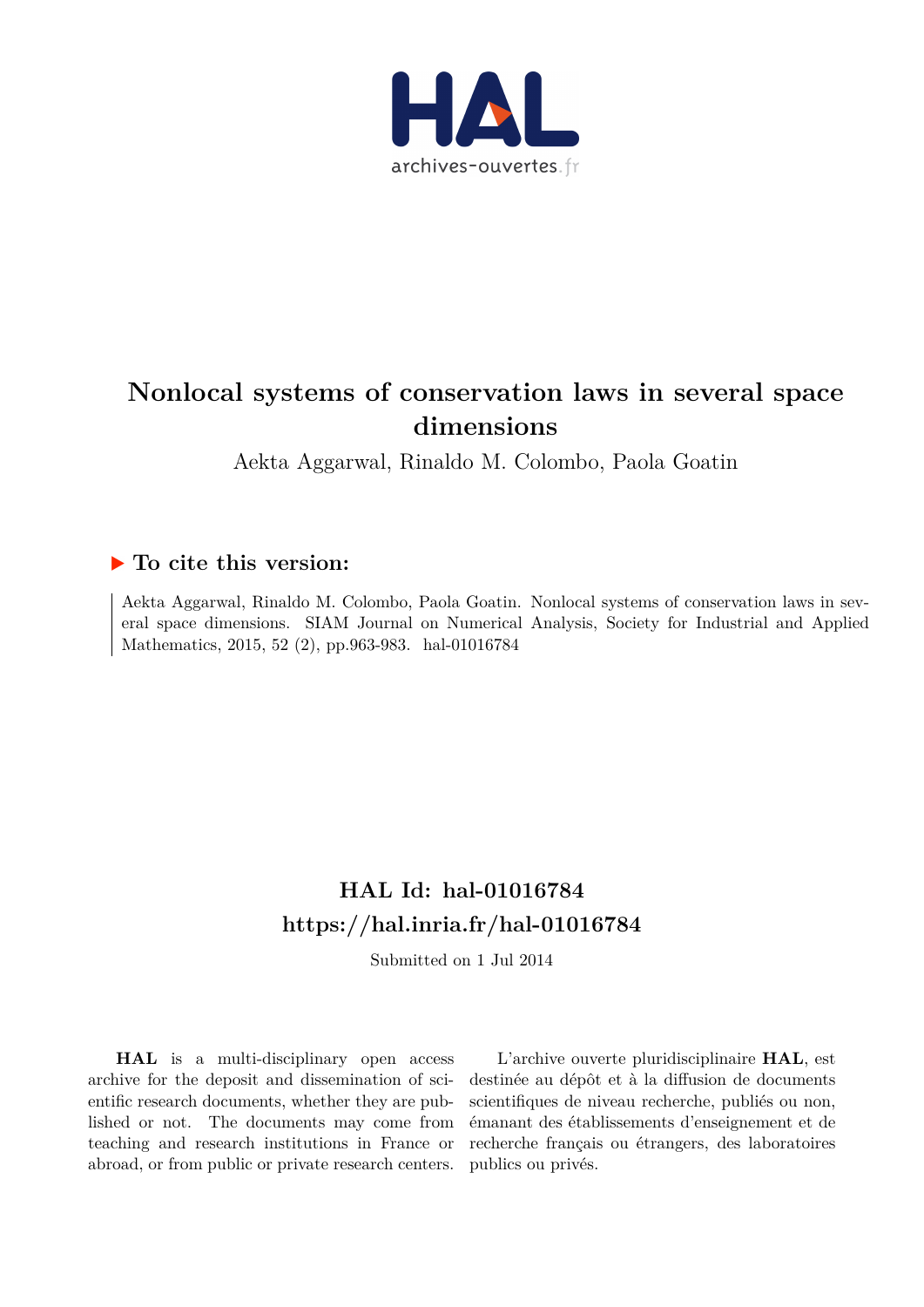### NONLOCAL SYSTEMS OF CONSERVATION LAWS IN SEVERAL SPACE DIMENSIONS

AEKTA AGGARWAL<sup>∗</sup> , RINALDO M. COLOMBO† , AND PAOLA GOATIN<sup>∗</sup>

Abstract. We present a Lax–Friedrichs type algorithm to numerically integrate a class of nonlocal and nonlinear systems of conservation laws in several space dimensions. The convergence of the approximate solutions is proved, also providing the existence of solution in a slightly more general setting than in other results in the current literature. An application to a crowd dynamics model is considered. This numerical algorithm is then used to test the conjecture that as the convolution kernels converge to a Dirac  $\delta$ , the nonlocal problem converges to its non-nonlocal analogue.

Key words. Nonlocal Conservation Laws, Lax–Friedrichs Scheme.

AMS subject classifications. 35L65, 65M12

1. Introduction. We are concerned with the following class of nonlocal systems of  $N$  conservation laws in  $d$  space dimensions:

<span id="page-1-0"></span>
$$
\partial_t U + \operatorname{div}_{\mathbf{x}} F(t, \mathbf{x}, U, \eta * U) = 0 \tag{1.1}
$$

with a nonlocal flow of the type

$$
F : \mathbb{R}^+ \times \mathbb{R}^n \times \mathbb{R}^N \times \mathbb{R}^m \to \mathbb{R}^{N \times d}
$$
  

$$
t \times U \longrightarrow \eta * U \rightarrow F(t, \mathbf{x}, U, \eta * U)
$$

and where the coupling among the equations is due only to the nonlocal terms  $\eta * U$ , given by, for  $\ell = 1, \ldots, m$ ,

$$
(\eta * U)_{\ell}(t, \mathbf{x}) = \int_{\mathbb{R}^n} \sum_{k=1}^N \eta^{\ell, k}(\mathbf{x} - \xi) U^k(t, \xi) d\xi, \text{ and } \eta \colon \mathbb{R}^n \to \mathbb{R}^{m \times N}.
$$

Below we consider a Lax-Friedrichs type algorithm that yields a sequence of approximate solutions to  $(1.1)$  that, up to a subsequence, converges to a weak entropy solution of  $(1.1)$ . As usual, t is time, x the space variable, U the vector of the unknown densities, F the matrix valued flow and  $\eta$  is a matrix of smooth convolution kernels.

Systems of the type [\(1.1\)](#page-1-0), with the particular coupling considered below, comprise, for instance, sedimentation models [\[4\]](#page-22-0) and various crowd dynamics models [\[8,](#page-22-1) [9,](#page-22-2) [10\]](#page-22-3). The nonlocal nature of [\(1.1\)](#page-1-0) is particularly suitable in describing the behavior of crowds, where each member moves according to her/his evaluation of the crowd density and its variations within her/his horizon. We refer to the several models recently considered in the literature, e.g. [\[8,](#page-22-1) [10\]](#page-22-3). In one space dimension, vehicular traffic offers entirely similar situations, see [\[5,](#page-22-4) [9\]](#page-22-2). In this connection, we recall that nonlocal systems of conservation laws are widely used in biological applications, e.g., in structured population dynamics, see [\[19\]](#page-22-5). The algorithm presented below can easily be adapted to the typical case of the initial boundary value problem for a renewal equation, once the flow at the boundary is pointing into the domain and the source terms are dealt through a standard operator splitting technique, see [\[18,](#page-22-6) Chapter 17]. Further applications of nonlocal conservation laws are found in [\[9\]](#page-22-2) for supply chain models, in [\[1\]](#page-22-7) for granular material dynamics and the case of a conveyor belt is considered in [\[13\]](#page-22-8).

<sup>∗</sup>Inria Sophia Antipolis-M´editerran´ee

<sup>†</sup> INDAM Unit, University of Brescia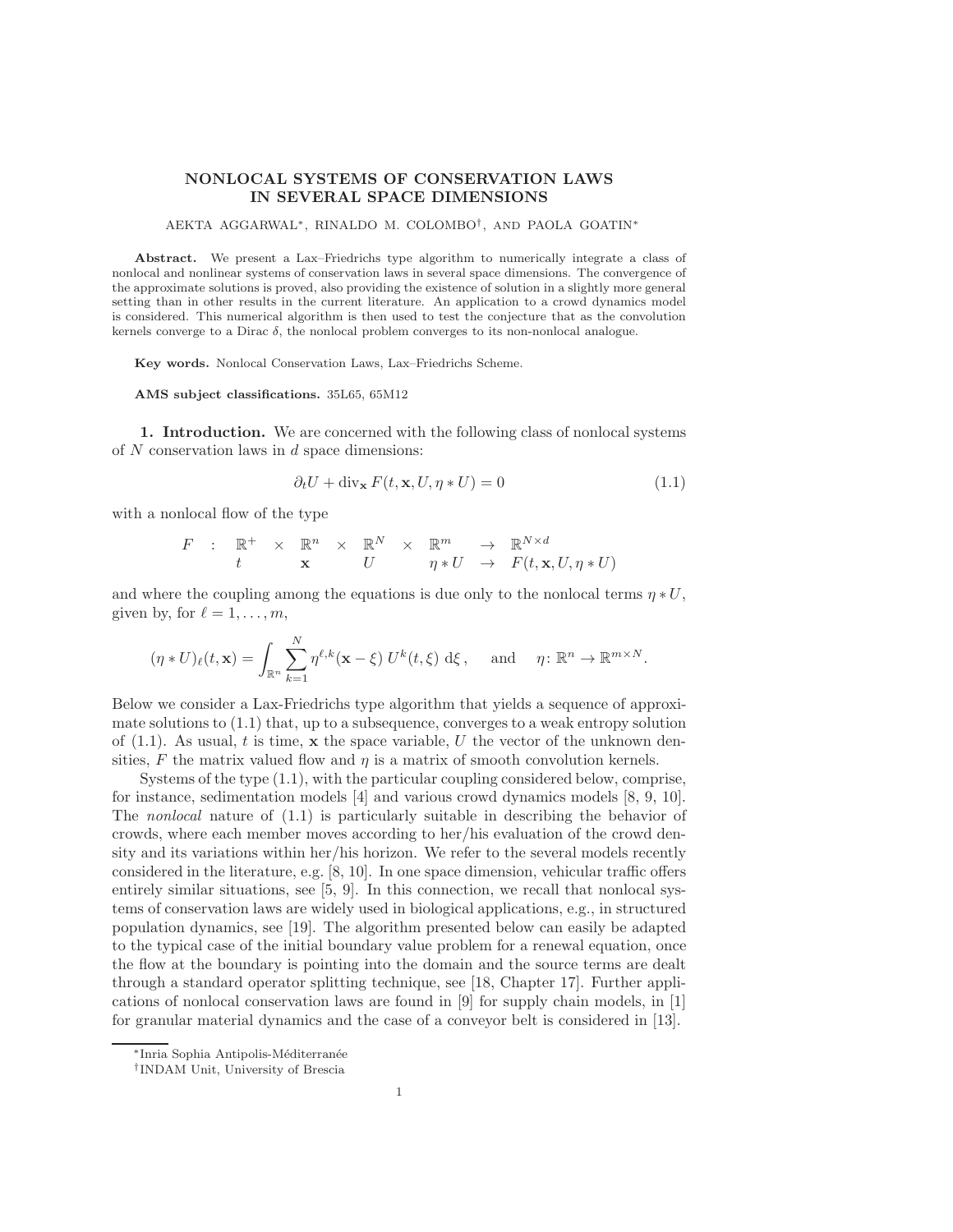The key point in the convergence proof lies in obtaining a uniform bound on the total variation of the approximate solutions. However, a bound on the  $L^{\infty}$  norm of the solution is provided below, as well as the  $L^1$  Lipschitz continuous dependence of the solution on time. As a consequence, the present result also extends to a wider class of equations the existence part of the results in [\[3,](#page-22-9) [4,](#page-22-0) [8,](#page-22-1) [9,](#page-22-2) [10\]](#page-22-3). More precisely, in the scalar 1D case, a first convergence proof for a Lax–Friedrichs type algorithm was obtained in [\[4\]](#page-22-0), see also [\[3,](#page-22-9) [5\]](#page-22-4). Analytical well posedness results for nonlocal conservation laws in the scalar case were obtained in [\[8,](#page-22-1) [9\]](#page-22-2) and in [\[10\]](#page-22-3) in the case of systems. In these references, as in the present work, the actual number of space dimensions is not relevant, if not for the computational cost.

We remark that in the construction below, no *divergence free* assumption is re-quired, see [\[7\]](#page-22-10) and the convolution kernel  $\eta$  is not required to have compact support.

From an analytical point of view, the limit where  $\eta$  converges to a Dirac measure  $\delta$ is particularly appealing. Indeed, in that limit system [\(1.1\)](#page-1-0) tends to a general system of conservation laws in several space dimensions and (at the time of this writing) its well posedness is a well known open problem. Nevertheless, using the algorithm below, in Section [3](#page-6-0) we numerically investigate this limit, although the present estimates clearly do not allow to rigorously justify any conclusion in this direction.

The next section presents the main results, while Section [3](#page-6-0) is devote to sample numerical integrations of  $(1.1)$ . The technical details are deferred to Section [4.](#page-10-0)

<span id="page-2-1"></span>**2. Main Results.** Throughout, we denote  $\mathbb{R}_+ = [0, +\infty[$  and  $\mathbb{R}_+^N = [0, +\infty[$ <sup>N</sup>. Aiming at a formal simplification, we consider throughout the case of  $d = 2$  space dimensions and denote the space variables by  $(x, y) \in \mathbb{R}^2$ . Moreover, we fix our attention to the k-th equation in [\(1.1\)](#page-1-0), for  $k = \ldots, N$ , namely

<span id="page-2-0"></span>
$$
\partial_t U^k + \partial_x f^k(t, x, y, U^k, \eta * U) + \partial_y g^k(t, x, y, U^k, \vartheta * U) = 0 \tag{2.1}
$$

where

$$
U(t, x, y) = (U^1, \dots, U^N)(t, x, y) \in \mathbb{R}^N, \qquad U^k(t, x, y) \in \mathbb{R},
$$
  
\n
$$
\eta(x, y) = \begin{bmatrix}\n\eta^{11} & \cdots & \eta^{1N} \\
\vdots & \cdots & \vdots \\
\eta^{m1} & \cdots & \eta^{mN}\n\end{bmatrix}(x, y) \in \mathbb{R}^{m \times N}, \qquad \eta^{\ell, k}(x, y) \in \mathbb{R},
$$
  
\n
$$
\vartheta(x, y) = \begin{bmatrix}\n\vartheta^{11} & \cdots & \vartheta^{1N} \\
\vdots & \cdots & \vdots \\
\vartheta^{m1} & \cdots & \vartheta^{mN}\n\end{bmatrix}(x, y) \in \mathbb{R}^{m \times N}, \qquad \vartheta^{\ell, k}(x, y) \in \mathbb{R},
$$

and  $(\eta * U)(t, x, y) \in \mathbb{R}^m$ ,  $(\vartheta * U)(t, x, y) \in \mathbb{R}^m$ , where for  $\ell = 1, \ldots, m$ ,

$$
(\eta * U)_{\ell}(t, x, y) = \iint_{\mathbb{R}^2} \sum_{k=1}^N \eta^{\ell, k} (x - x', y - y') U^k(t, x', y') dx' dy' \in \mathbb{R},
$$
  

$$
(\vartheta * U)_{\ell}(t, x, y) = \iint_{\mathbb{R}^2} \sum_{k=1}^N \vartheta^{\ell, k} (x - x', y - y') U^k(t, x', y') dx' dy' \in \mathbb{R}.
$$

Throughout, the notation  $|\xi|$  is used for  $\xi \in \mathbb{R}$ , whereas for  $\xi \in \mathbb{R}^{\nu}$ ,  $\|\xi\|$  stands for the Euclidean norm. The following assumptions on the maps  $f^k = f^k(t, x, y, u, A), g^k =$  $g^k(t, x, y, u, B)$  and  $\eta, \vartheta$  in [\(2.1\)](#page-2-0), for  $k = 1, ..., N$  are used below: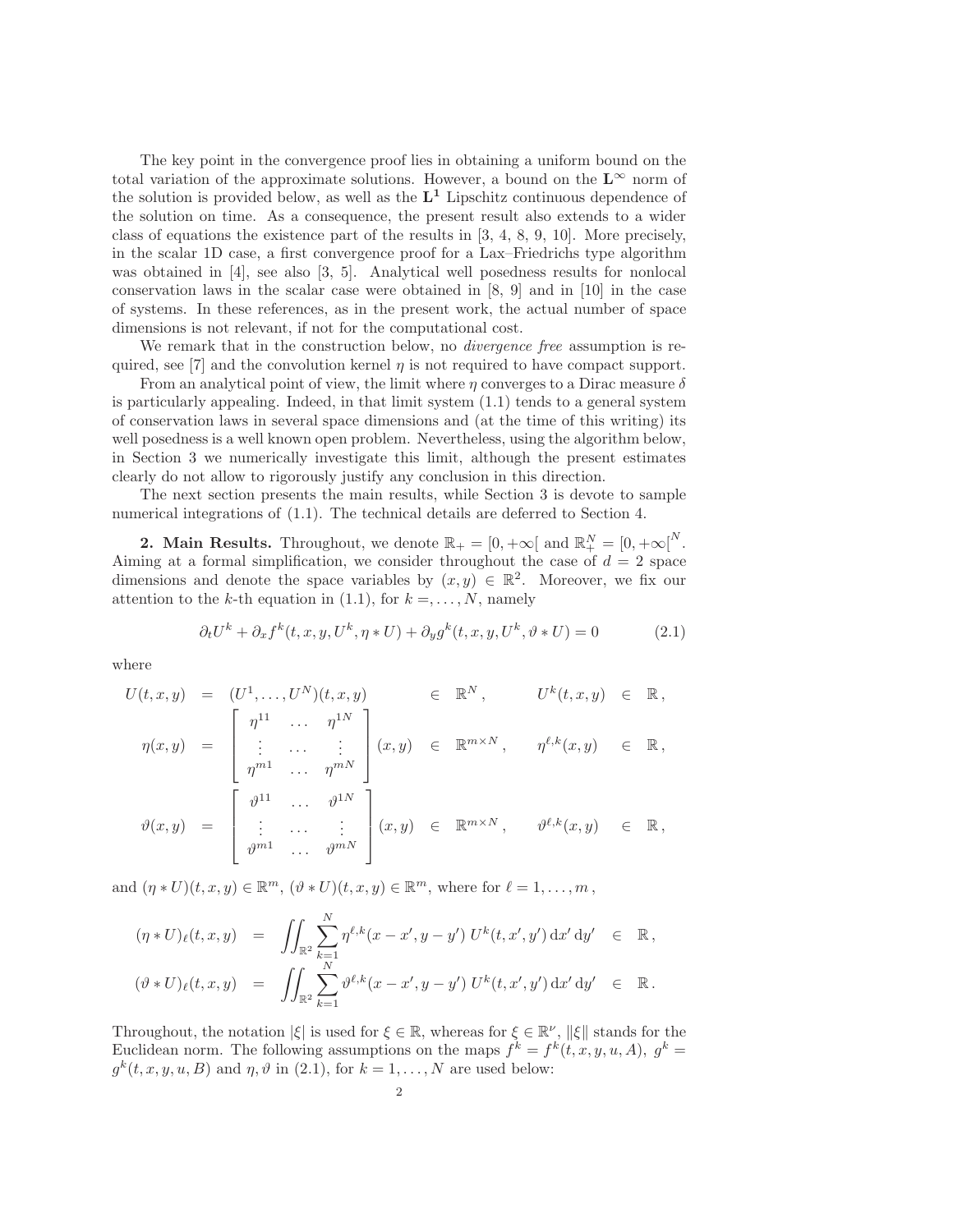(H0)  $f^k, g^k \in \mathbb{C}^2(\mathbb{R}^+ \times \mathbb{R}^2 \times \mathbb{R} \times \mathbb{R}^m; \mathbb{R}); \partial_u f^k, \partial_u g^k \in \mathbb{L}^\infty(\mathbb{R}^+ \times \mathbb{R}^2 \times \mathbb{R} \times \mathbb{R}^m; \mathbb{R});$  for all  $t \in \mathbb{R}^+$ ,  $(x, y) \in \mathbb{R}^2$  and  $A, B \in \mathbb{R}^m$ ,  $f^k(t, x, y, 0, A) = g^k(t, x, y, 0, B) = 0$ . (H1) There exists a constant  $M > 0$  such that

$$
\max \left\{ \left| \partial_x f^k(t, x, y, u, A) \right|, \left| \partial_y g^k(t, x, y, u, B) \right| \right\} \le M |u|,
$$
  

$$
\max \left\{ \left\| \nabla_A f^k(t, x, y, u, A) \right\|, \left\| \nabla_B g^k(t, x, y, u, B) \right\| \right\} \le M |u|,
$$
  

$$
\max \left\{ \left| \partial_{xx}^2 f^k(t, x, y, u, A) \right|, \left| \partial_{yy}^2 g^k(t, x, y, u, B) \right| \right\} \le M |u|,
$$
  

$$
\max \left\{ \left| \partial_{xy}^2 f^k(t, x, y, u, A) \right|, \left| \partial_{xy}^2 g^k(t, x, y, u, B) \right| \right\} \le M |u|,
$$
  

$$
\max \left\{ \left\| \partial_x \nabla_A f^k(t, x, y, u, A) \right\|, \left\| \partial_x \nabla_B g^k(t, x, y, u, B) \right\| \right\} \le M |u|,
$$
  

$$
\max \left\{ \left\| \partial_y \nabla_A f^k(t, x, y, u, A) \right\|, \left\| \partial_y \nabla_B g^k(t, x, y, u, B) \right\| \right\} \le M |u|,
$$
  

$$
\max \left\{ \left\| \nabla_A^2 f^k(t, x, y, u, A) \right\|, \left\| \nabla_B^2 g^k(t, x, y, u, B) \right\| \right\} \le M |u|.
$$
  

$$
\lim_{n \to \infty} \left\{ \left\| \nabla_A^2 f^k(t, x, y, u, A) \right\|, \left\| \nabla_B^2 g^k(t, x, y, u, B) \right\| \right\} \le M |u|.
$$

 $(H2)$   $\partial_u f^k$ ,  $\partial_u g^k \in \mathbf{W}^{1,\infty}(\mathbb{R}^+ \times \mathbb{R}^2 \times \mathbb{R} \times \mathbb{R}^m; \mathbb{R}).$  $(\mathbf{H3}\right)$   $\eta, \vartheta \in (\mathbf{C}^2 \cap \mathbf{W}^{2,\infty})(\mathbb{R}^2; \mathbb{R}^{m \times N}).$ 

<span id="page-3-1"></span>Remark 1. Standard situations of interest lead to compactly supported initial data yielding solutions that are also compactly supported at all finite times. In these cases, it is sufficient that the above uniform boundedness requirements are satisfied on any compact subset of  $\mathbb{R}^2$ . Equivalently, on  $f^k$  and  $g^k$  it is enough to assume only conditions (H0) and (H3). The proof is immediate and follows the same lines, for instance, of that in [\[6,](#page-22-11) Corollary 2.3].

<span id="page-3-0"></span>Recall the definition [\[3,](#page-22-9) [4,](#page-22-0) [5,](#page-22-4) [8,](#page-22-1) [9,](#page-22-2) [10\]](#page-22-3) of solution to the Cauchy problem for [\(2.1\)](#page-2-0). DEFINITION 2.1. Let  $U_o \in \mathbf{L}^{\infty}(\mathbb{R}^2; \mathbb{R}^N)$ . A map  $U : [0, T] \to \mathbf{L}^{\infty}(\mathbb{R}^2; \mathbb{R}^N)$  is a solution to [\(2.1\)](#page-2-0) with initial datum  $U_o$  if, for  $k = 1, ..., N$ , setting for all  $w \in \mathbb{R}$ 

<span id="page-3-2"></span>
$$
\tilde{f}^{k}(t, x, y, w) = f^{k}(t, x, y, w, (\eta * U)(t, x, y)), \tilde{g}^{k}(t, x, y, w) = g^{k}(t, x, y, w, (\vartheta * U)(t, x, y)),
$$

the map  $U^k$  is a Kružkov solution to the conservation law

$$
\begin{cases}\n\partial_t U^k + \partial_x \tilde{f}^k(t, x, y, U^k) + \partial_y \tilde{g}^k(t, x, y, U^k) = 0 \\
U^k(0, x, y) = U^k_{\delta}(x, y).\n\end{cases}
$$
\n(2.2)

Above, by Kružkov solution we refer to [\[17,](#page-22-12) Definition 1]. It is immediate to observe that (H0) ensures that  $U(t, x, y) \equiv 0$  solves [\(2.1\)](#page-2-0) in the sense of Definition [2.1.](#page-3-0)

Fix a rectangular grid with sizes  $\Delta x$  and  $\Delta y$  in  $\mathbb{R}^2$  and choose a time step  $\Delta t$ . For later use, we also introduce the usual notation

$$
t^n = n \, \Delta t, \ n \in \mathbb{Z} \, ; \qquad \begin{aligned} x_i &= i \, \Delta x, \quad x_{i+1/2} = \left(i + \frac{1}{2}\right) \, \Delta x, \quad i \in \mathbb{Z} \, ; \qquad \lambda_x = \Delta t / \Delta x \, , \\ y_j &= j \, \Delta y, \quad y_{j+1/2} = \left(j + \frac{1}{2}\right) \, \Delta y, \quad j \in \mathbb{Z} \, ; \qquad \lambda_y = \Delta t / \Delta y \, . \end{aligned}
$$

Throughout, an initial datum  $U_o \in (\mathbf{L}^{\infty} \cap \mathbf{BV})(\mathbb{R}^2; \mathbb{R}^N)$  is fixed and we denote

$$
u_{ij}^{k,0} = \frac{1}{\Delta x \, \Delta y} \int_{x_{i-1/2}}^{x_{i+1/2}} \int_{y_{i-1/2}}^{y_{i+1/2}} U_o^k(x, y) \, dx \, dy \quad \text{for } i, j \in \mathbb{Z}.
$$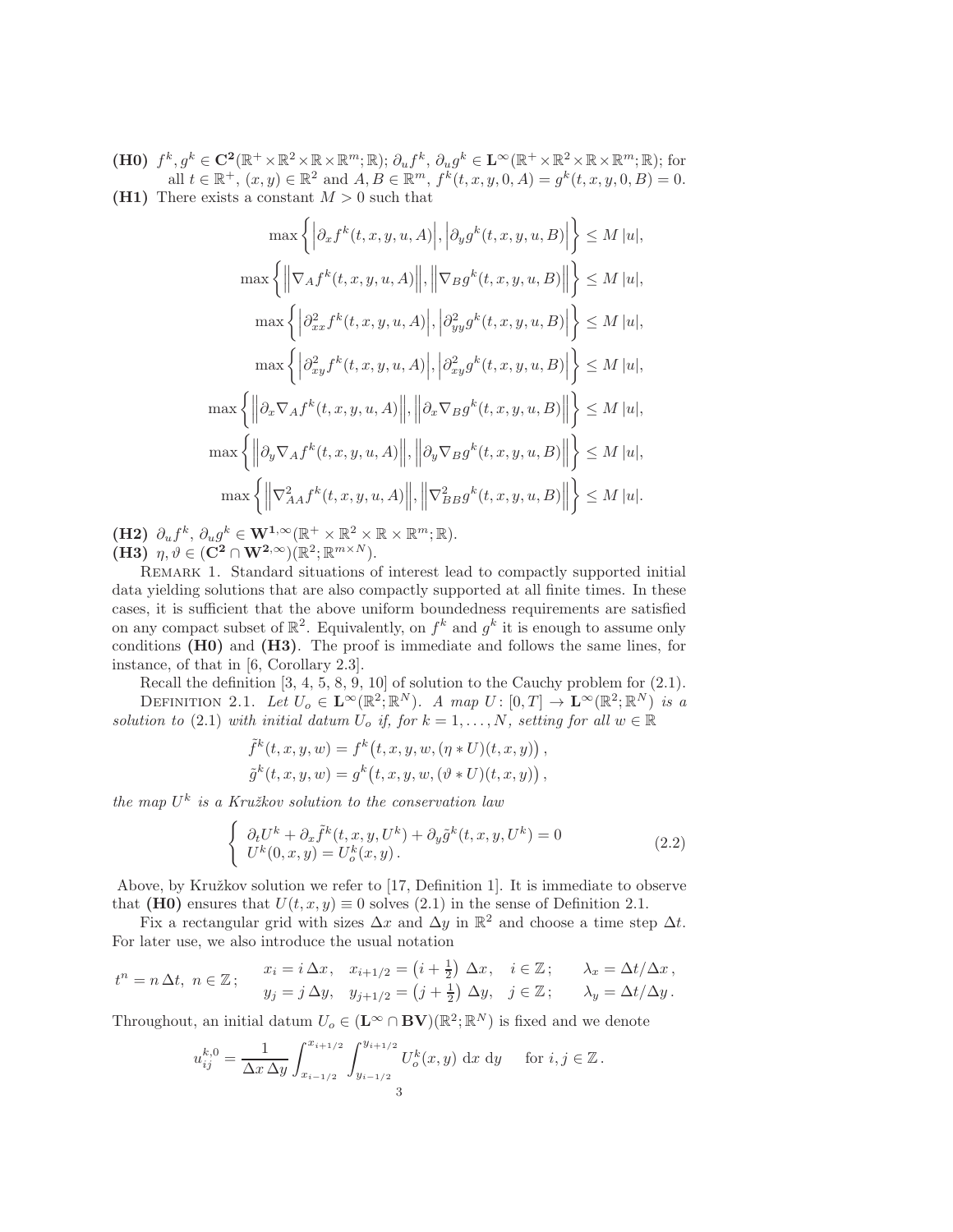We define a piecewise constant approximate solution  $u_{\Delta} \equiv (u_{\Delta}^1, \ldots, u_{\Delta}^N)$  to [\(2.1\)](#page-2-0) by

$$
u^k_{\Delta}(t,x,y) = u^{k,n}_{ij} \quad \text{for} \quad \begin{cases} t \in [t^n, t^{n+1}], & n \in \mathbb{N} \\ x \in [x_{i-1/2}, x_{i+1/2}], & \text{where} \\ y \in [y_{j-1/2}, y_{j+1/2}], & k \in \{1, \dots, n\} \end{cases}
$$

through the 5-points algorithm based on dimensional splitting, see [\[11,](#page-22-13) Section 3]:

$$
u_{ij}^{k,n+1/2} = u_{ij}^{k,n} - \lambda_x \left[ F_{i+1/2,j}^{k,n} (u_{ij}^{k,n}, u_{i+1,j}^{k,n}) - F_{i-1/2,j}^{k,n} (u_{i-1,j}^{k,n}, u_{ij}^{k,n}) \right]
$$
  
\n
$$
u_{ij}^{k,n} = u_{ij}^{k,n+1/2} - \lambda_y \left[ G_{i,j+1/2}^{k,n} (u_{ij}^{k,n+1/2}, u_{i,j+1}^{k,n+1/2}) - G_{i,j-1/2}^{k,n} (u_{i,j-1}^{k,n+1/2}, u_{ij}^{k,n+1/2}) \right]
$$
\n(2.3)

where for fixed  $\alpha, \beta$  in  $\vert 0, 2/3 \vert$ , we define

<span id="page-4-3"></span><span id="page-4-1"></span>
$$
F_{i+1/2,j}^{k,n}(u,v) = \frac{f_{i+1/2,j}^{k,n}(u) + f_{i+1/2,j}^{k,n}(v)}{2} - \frac{\alpha(v-u)}{2\lambda_x},
$$
  
\n
$$
G_{i,j+1/2}^{k,n}(u,v) = \frac{g_{i,j+1/2}^{k,n}(u) + g_{i,j+1/2}^{k,n}(v)}{2} - \frac{\beta(v-u)}{2\lambda_y},
$$
  
\n
$$
f_{i+1/2,j}^{k,n}(u) = f^k(t^n, x_{i+1/2}, y_j, u, A_{i+1/2,j}^n),
$$
  
\n
$$
g_{i,j+1/2}^{k,n}(u) = g^k(t^n, x_i, y_{j+1/2}, u, B_{i,j+1/2}^n).
$$

The convolution terms are computed through quadrature formulæ, i.e.,

$$
A_{i+1/2,j}^{n} = \Delta x \, \Delta y \left( \sum_{l,p \in \mathbb{Z}} \sum_{k=1}^{N} \eta_{i+1/2-l,j-p}^{1,k} u_{l+1/2,p}^{k,n}, \dots, \sum_{l,p \in \mathbb{Z}} \sum_{k=1}^{N} \eta_{i+1/2-l,j-p}^{m,k} u_{l+1/2,p}^{k,n} \right),
$$
  
\n
$$
B_{i,j+1/2}^{n} = \Delta x \, \Delta y \left( \sum_{l,p \in \mathbb{Z}} \sum_{k=1}^{N} \vartheta_{i+1/2-l,j-p}^{1,k} u_{l+1/2,p}^{k,n}, \dots, \sum_{l,p \in \mathbb{Z}} \sum_{k=1}^{N} \vartheta_{i+1/2-l,j-p}^{m,k} u_{l+1/2,p}^{k,n} \right),
$$
\n(2.4)

where, for instance,  $u_{l+1}^{k,n}$  $\binom{k,n}{l+1/2,p}$  is a convex combination of  $u_{l,p}^{k,n}$  and  $u_{l+1,p}^{k,n}$ , moreover

<span id="page-4-4"></span><span id="page-4-0"></span>
$$
\eta_{i+1/2,j}^{\ell,k} = \eta^{\ell,k}(x_{i+1/2}, y_j) \quad \text{and} \quad \vartheta_{i+1/2,j}^{\ell,k} = \vartheta^{\ell,k}(x_{i+1/2}, y_j). \tag{2.5}
$$

Throughout, we require that  $\Delta t$  is chosen in order to satisfy the CFL condition

<span id="page-4-2"></span>
$$
\lambda_x \le \frac{2 \min\{3\alpha, 2 - 3\alpha\}}{1 + 6 \max_k \|\partial_u f^k\|_{\mathbf{L}^\infty}}, \qquad \lambda_y \le \frac{2 \min\{3\beta, 2 - 3\beta\}}{1 + 6 \max_k \|\partial_u g^k\|_{\mathbf{L}^\infty}}, \tag{2.6}
$$

and we assume that the mesh sizes are sufficiently small, in the sense that  $\Delta x, \Delta y \leq$  $1/(3M)$ , where M is as in (H0).

The main result of this paper is the following:

THEOREM 2.2. Let assumptions  $(H0)$ ,  $(H1)$ ,  $(H3)$  and conditions  $(2.6)$  hold. Fix an initial datum  $U_o \in (\mathbf{L}^1 \cap \mathbf{L}^{\infty} \cap \mathbf{BV})(\mathbb{R}^2; \mathbb{R}^N_+)$ . Then, the algorithm [\(2.3\)](#page-4-1) defines a sequence of approximate solutions which converges, up to a subsequence, to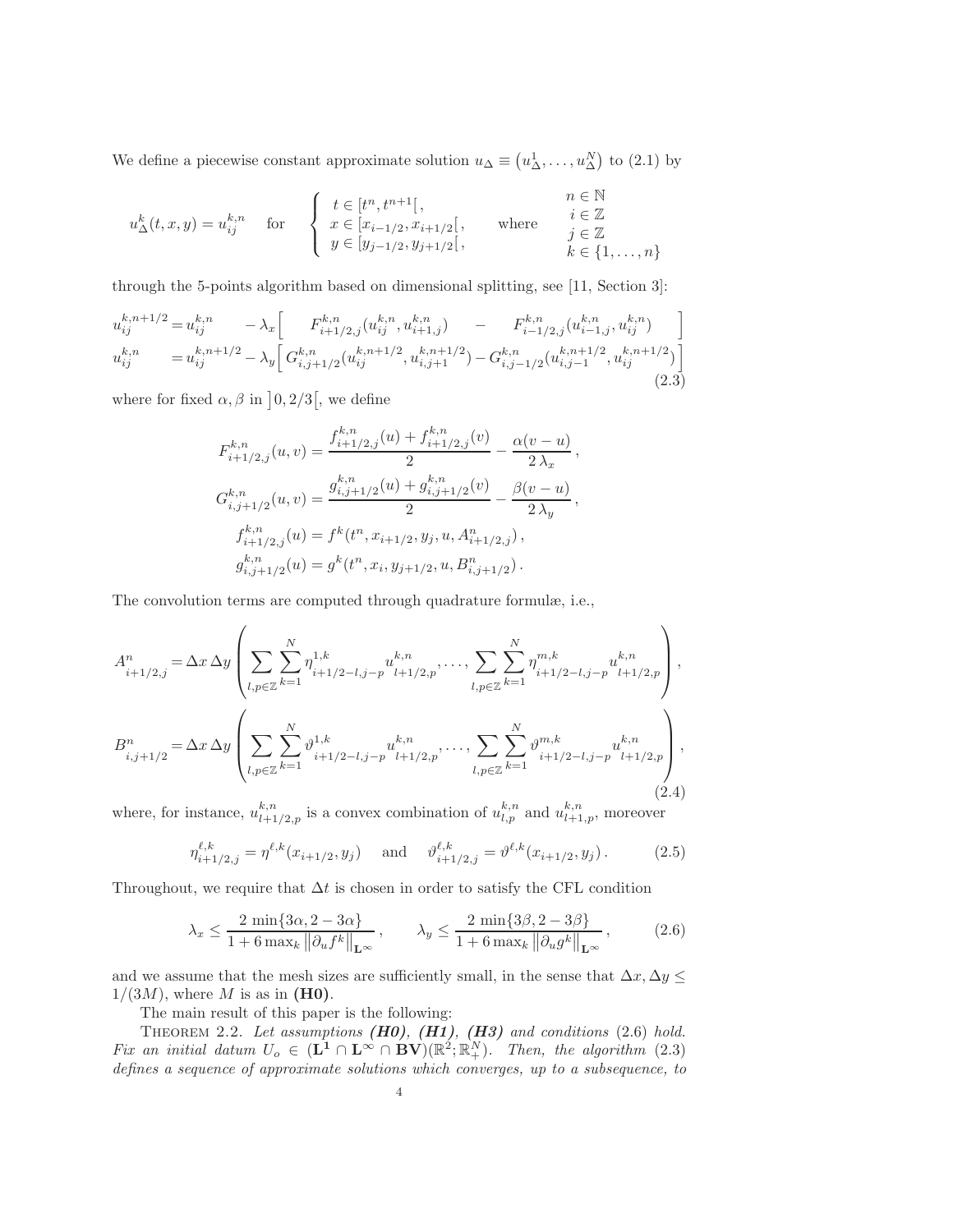a solution  $U \in \mathbb{C}^0 (\mathbb{R}^+; \mathbf{L}^1(\mathbb{R}^2; \mathbb{R}^N_+))$  to  $(2.1)$  in the sense of Definition [2.1.](#page-3-0) Moreover, U is locally Lipschitz continuous with respect to the  $\mathbf{L}^1$  norm and for all  $k \in \{1, \ldots, N\}$ and for all  $t \in \mathbb{R}^+$ , the following bounds hold:

$$
||U(t)||_{\mathbf{L}^{\infty}(\mathbb{R}^2;\mathbb{R}^N)} \leq e^{Ct} ||U_o||_{\mathbf{L}^{\infty}(\mathbb{R}^2;\mathbb{R}^N)}
$$
 with C as in (4.7),  
\n
$$
||U^k(t)||_{\mathbf{L}^1(\mathbb{R}^2;\mathbb{R})} = ||U_o^k||_{\mathbf{L}^1(\mathbb{R}^2;\mathbb{R})},
$$
  
\nTV
$$
|U^{k}(t)| \leq e^{K_1 t} \text{TV}(U_o^k) + K_2(e^{K_1 t} - 1)
$$
 with  $K_1, K_2$  as in (4.19),  
\n
$$
||U(t + \tau) - U(t)||_{\mathbf{L}^1(\mathbb{R}^2;\mathbb{R}^N)} \leq C(t)\tau
$$
 with  $C(t)$  as in (4.22).

The proof is deferred to Section [4](#page-10-0) and is based on the lemmas below. Observe that Theorem [2.2](#page-4-2) also ensures the existence of solutions to [\(2.1\)](#page-2-0) with a flow more general than that considered in [\[8,](#page-22-1) [9\]](#page-22-2). The solution is proved to be a Lipschitz continuous function of time with respect to the  $L^1$  topology. Moreover, in view of Remark [1,](#page-3-1) when the initial datum is compactly supported,  $(H0)$  and  $(H3)$  are sufficient to guarantee the existence of a solution and the bounds above on any finite time interval.

As first step, we prove the positivity of the approximate solutions defined by [\(2.3\)](#page-4-1).

<span id="page-5-1"></span>LEMMA 2.3 (Positivity). Let (H0), (H1), (H3) and [\(2.6\)](#page-4-0) hold. Fix a  $U_0 \in$  $(\mathbf{L}^1 \cap \mathbf{L}^{\infty} \cap \mathbf{BV}) (\mathbb{R}^2; \mathbb{R}^N_+)$ . Then, the approximate solution  $u_{\Delta}$  defined by the algo-rithm [\(2.3\)](#page-4-1) satisfies, for all  $k \in \{1, ..., N\}$ ,  $t \in \mathbb{R}_+$  and  $(x, y) \in \mathbb{R}^2$ .

$$
u_{\Delta}^k(t,x,y)\geq 0.
$$

A consequence of positivity, due to the conservative nature of the algorithm, is the  $\mathbf{L}^1$  bound.

<span id="page-5-0"></span>LEMMA 2.4 ( $L^1$  bound). Let  $(H0)$ ,  $(H1)$ ,  $(H3)$  and  $(2.6)$  hold. Fix an initial datum  $U_o \in (\mathbf{L}^1 \cap \mathbf{L}^{\infty} \cap \mathbf{BV})(\mathbb{R}^2; \mathbb{R}^N_+)$ . Then, the approximate solution  $u_{\Delta}$  defined by the algorithm [\(2.3\)](#page-4-1) satisfies, for all  $k \in \{1, ..., N\}$  and  $t \in \mathbb{R}_+$ .

$$
\left\|u_{\Delta}^{k}(t)\right\|_{\mathbf{L}^{1}}=\left\|u_{\Delta}^{k}(0)\right\|_{\mathbf{L}^{1}}.
$$

The proof is omitted, since it is standard, see for instance [\[3,](#page-22-9) Lemma 2.4]. Lemma [2.4](#page-5-0) allows to prove the  $\mathbf{L}^{\infty}$  bound.

<span id="page-5-2"></span>LEMMA 2.5 ( $\mathbf{L}^{\infty}$  bound). Let (H0), (H1), (H3) and [\(2.6\)](#page-4-0) hold. Fix an initial datum  $U_o \in (\mathbf{L}^1 \cap \mathbf{L}^{\infty} \cap \mathbf{BV})(\mathbb{R}^2; \mathbb{R}^N_+)$ . Then, there exists a C depending only on  $\eta, \vartheta, f^1, \ldots, f^N, g^1, \ldots, g^N$ , see [\(4.7\)](#page-13-0), such that the approximate solution  $u_{\Delta}$  defined by the algorithm [\(2.3\)](#page-4-1) satisfies for all  $t \in \mathbb{R}_+$ ,

<span id="page-5-3"></span>
$$
\left\|u_{\Delta}(t)\right\|_{\mathbf{L}^{\infty}} \leq e^{\mathcal{C}t(1+\left\|U_o\right\|_{\mathbf{L}^1})}\left\|U_o\right\|_{\mathbf{L}^{\infty}}.\tag{2.7}
$$

<span id="page-5-4"></span>The previous results allow to get the following key bound on the total variation. LEMMA 2.6 (BV bound). Let  $(H0)$ ,  $(H1)$ ,  $(H2)$ ,  $(H3)$  and  $(2.6)$  hold. Fix an initial datum  $U_o \in (\mathbf{L}^1 \cap \mathbf{L}^{\infty} \cap \mathbf{BV})(\mathbb{R}^2; \mathbb{R}^N_+)$ . Then, there exist constants  $\mathcal{K}_1$ and  $\mathcal{K}_2$  depending only on  $||U_o||_{\mathbf{L}^1}$ ,  $\eta$ ,  $\vartheta$ ,  $f^1, \ldots, f^N, g^1, \ldots, g^N$ , , see [\(4.19\)](#page-20-0), such that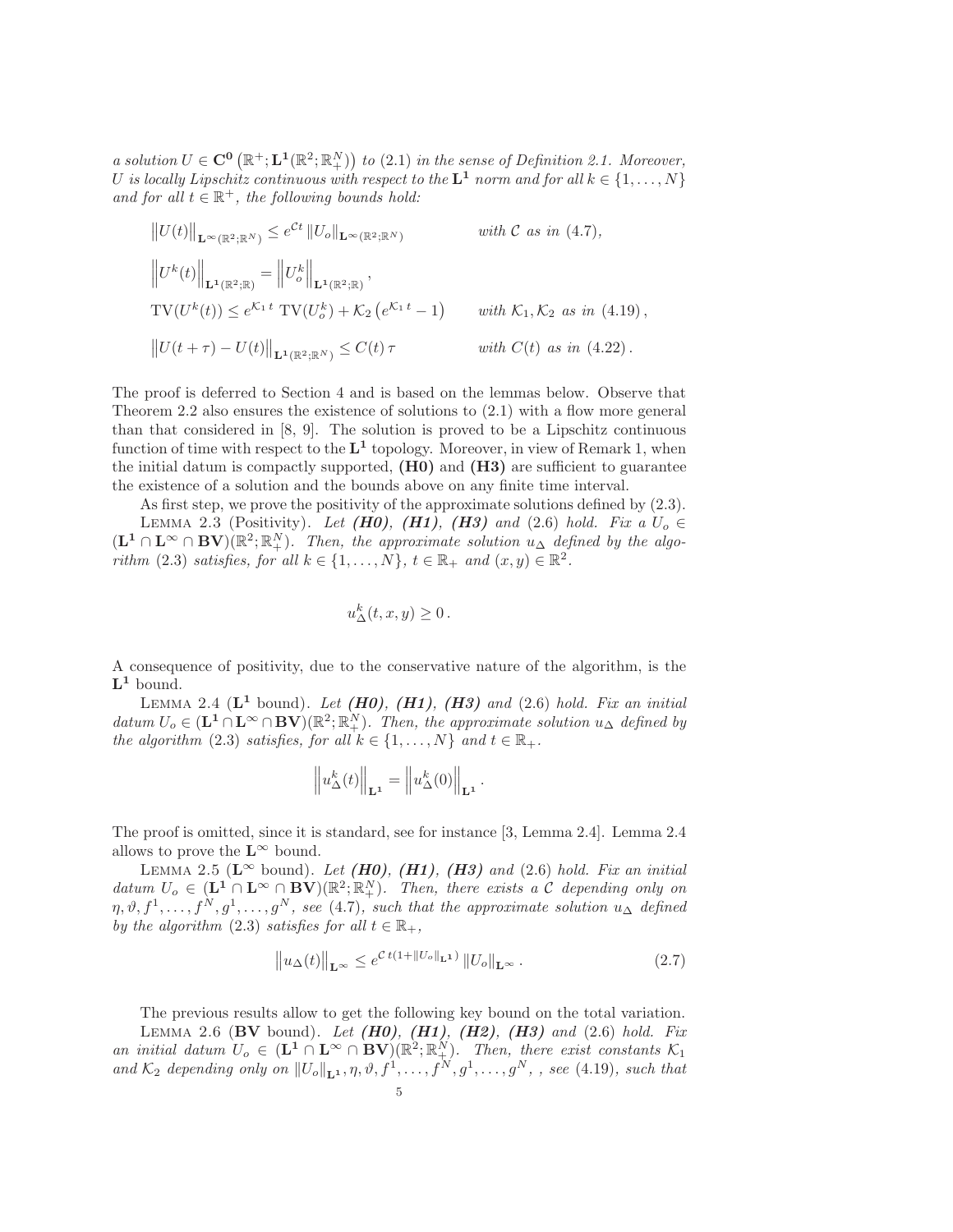the approximate solution  $u_{\Delta}$  defined by the algorithm [\(2.3\)](#page-4-1) satisfies for all n, for all  $t \in [t^n, t^{n+1}]$  and for all  $k = 1, \ldots, N$ 

$$
\sum_{ij} \left( \left| u_{i+1,j}^{k,n} - u_{ij}^{k,n} \right| \Delta y + \left| u_{i,j+1}^{k,n} - u_{ij}^{k,n} \right| \Delta x \right)
$$
\n
$$
\leq e^{K_1 t} \sum_{ij} \left( \left| u_{i+1,j}^{k,0} - u_{ij}^{k,0} \right| \Delta y + \left| u_{i,j+1}^{k,0} - u_{ij}^{k,0} \right| \Delta x \right) + K_2 \left( e^{K_1 t} - 1 \right).
$$

Remark that  $K_2$  depends on all the components of  $U_o$ . Hence an initial datum with a constant component may well lead to a solution with no constant components.

To prove the discrete entropy inequality, we introduce the following Kružkov numerical entropy flows, see [\[3,](#page-22-9) Proposition 2.8], [\[11,](#page-22-13) Section 3], [\[12,](#page-22-14) Section 4]:

$$
\Phi_{i+1/2,j}^{k,n,\kappa}(u_1, u_2) = f_{i+1/2,j}^{k,n}(u_1 \vee \kappa, u_2 \vee \kappa) - f_{i+1/2,j}^{k,n}(u_1 \wedge \kappa, u_2 \wedge \kappa),
$$
  

$$
\Gamma_{i,j+1/2}^{k,n,\kappa}(u_1, u_2) = g_{i,j+1/2}^{k,n}(u_1 \vee \kappa, u_2 \vee \kappa) - g_{i,j+1/2}^{k,n}(u_1 \wedge \kappa, u_2 \wedge \kappa).
$$

<span id="page-6-3"></span>LEMMA 2.7 (Discrete entropy condition). Let assumptions  $(H0)$ ,  $(H1)$ ,  $(H2)$ , (H3) and conditions [\(2.6\)](#page-4-0) hold. Fix an initial datum  $U_o \in (\mathbf{L}^1 \cap \mathbf{L}^{\infty} \cap \mathbf{BV})(\mathbb{R}^2; \mathbb{R}^N_+).$ Then, the approximate solution  $u_{\Delta}$  defined by the algorithm [\(2.3\)](#page-4-1) satisfies for all  $i, j \in \mathbb{Z}$  and for all  $k = 1, ..., N$  and for all  $\kappa \in \mathbb{R}$  the discrete entropy inequality

$$
\left| u_{ij}^{k,n+1} - \kappa \right| - \left| u_{ij}^{k,n} - \kappa \right| + \lambda_x \left( \Phi_{i+1/2,j}^{k,n,\kappa} (u_{ij}^{k,n}, u_{i+1,j}^{k,n}) - \Phi_{i-1/2,j}^{k,n,\kappa} (u_{i-1,j}^{k,n}, u_{ij}^{k,n}) \right) + \lambda_x \operatorname{sgn}(u_{ij}^{k,n+1/2} - \kappa) \left( f_{i+1/2,j}^{k,n} (\kappa) - f_{i-1/2,j}^{k,n} (\kappa) \right) + \lambda_y \left( \Gamma_{i,j+1/2}^{k,n,\kappa} (u_{ij}^{k,n+1/2}, u_{i,j+1}^{k,n+1/2}) - \Gamma_{i,j-1/2}^{k,n,\kappa} (u_{i,j-1}^{k,n+1/2}, u_{ij}^{k,n+1/2}) \right) + \lambda_y \operatorname{sgn}(u_{ij}^{k,n+1} - \kappa) \left( g_{i,j+1/2}^{k,n} (\kappa) - g_{i,j-1/2}^{k,n} (\kappa) \right) \leq 0.
$$

The proof is entirely analogous to that of [\[3,](#page-22-9) Proposition 2.8].

<span id="page-6-2"></span>LEMMA 2.8 ( $L^1$  Lipschitz Continuity in time). Let assumptions (H0), (H1), (H2), (H3) and conditions [\(2.6\)](#page-4-0) hold. Fix an initial datum  $U_o \in (L^1 \cap L^{\infty} \cap$  $\mathbf{BV}^{\gamma}(\mathbb{R}^2;\mathbb{R}^N_+)$ . Then, for any  $\overline{n} \in \mathbb{N}$ , there exists a constant C depending on  $||U_o||_{\mathbf{L}^1}$ , TV(U<sub>o</sub>),  $t^n$ ,  $\lambda_x$ ,  $\lambda_y$   $\alpha$ ,  $\beta$  and on the functions  $\eta$ ,  $\vartheta$ ,  $f^k$  and  $g^k$ , for  $k \in \{1, ..., N\}$ such that for  $n = 1, \ldots, \bar{n}$  the approximate solution  $u_{\Delta}$  defined by [\(2.3\)](#page-4-1) satisfies

$$
\left\| u_{\Delta}(t^{n+1}) - u_{\Delta}(t^n) \right\|_{\mathbf{L}^1} \leq C \, \Delta t \, .
$$

<span id="page-6-0"></span>The proof is a straightforward generalization of [\[3,](#page-22-9) Lemma 2.7].

#### 3. Numerical Integrations.

3.1. A Crowd Dynamics Sample Integration. We now show that the crowd dynamics model introduced in [\[9\]](#page-22-2) fits in the framework of [\(2.1\)](#page-2-0). Assume that a group of pedestrians can be described through the density  $U = U(t, x, y)$  that satisfies the nonlocal continuity equation

<span id="page-6-1"></span>
$$
\partial_t U + \nabla \cdot \left( U \left( 1 - U \right) \left( 1 - U \ast \mu \right) \vec{v} \right) = 0. \tag{3.1}
$$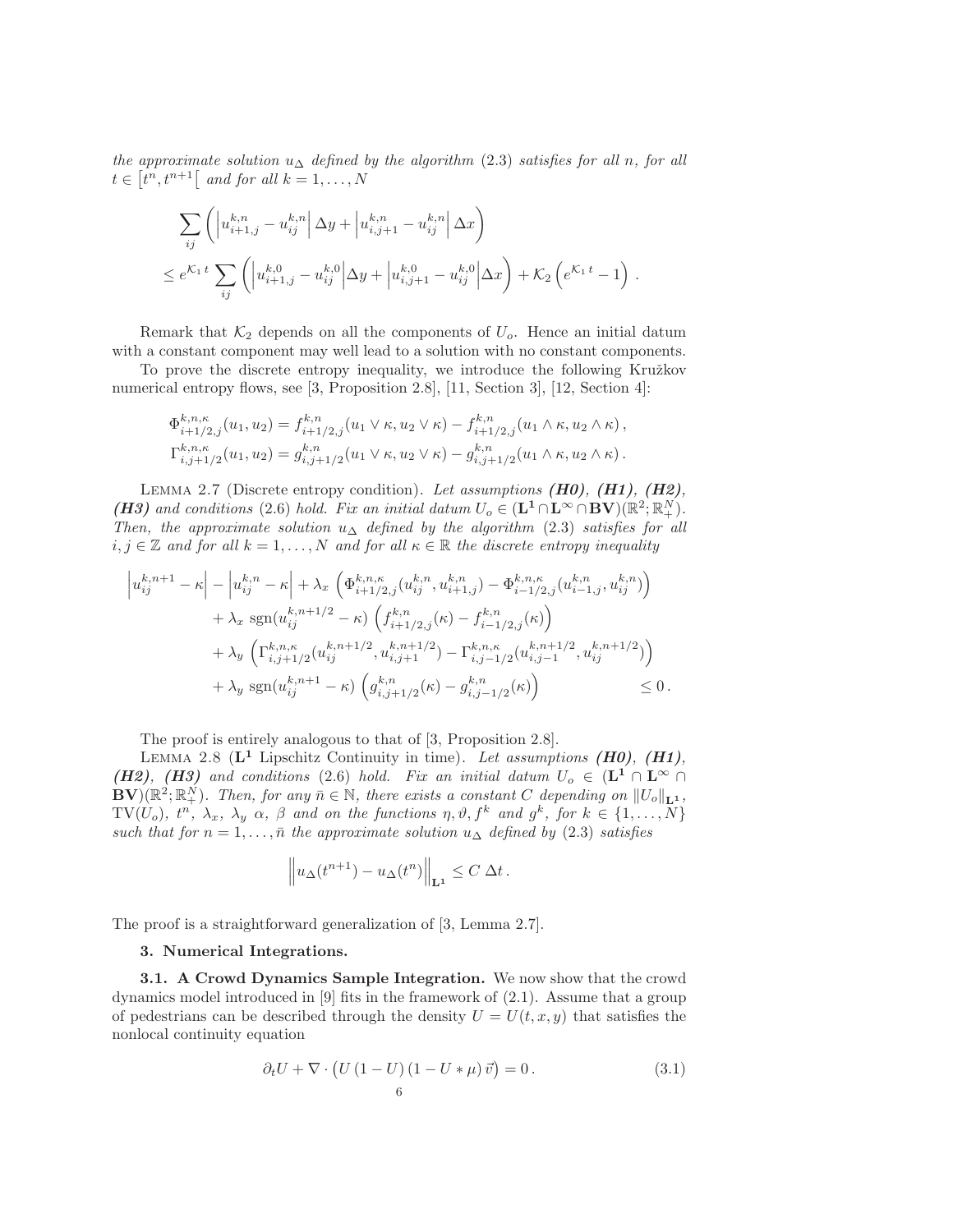Here, the given vector field  $\vec{v} = \vec{v}(x, y) \equiv (v^1(x, y), v^2(x, y))$  describes the path followed by the pedestrians. The smooth, non negative and compactly supported function  $\mu$  models the way in which each individual averages the density around her/his position to adjust her/his speed.

<span id="page-7-4"></span><span id="page-7-3"></span>LEMMA 3.1. System  $(3.1)$  fits into  $(2.1)$  setting

$$
N=1, \t f(t, x, y, U, A) = U (1 - U) (1 - A) v1(x, y) \t and \t \eta = \mu m=1, \t g(t, x, y, U, B) = U (1 - U) (1 - B) v2(x, y) \t and \t \eta = \mu.
$$
 (3.2)

Moreover, if  $v \in (\mathbf{C}^2 \cap \mathbf{W}^2) \otimes (\mathbb{R}^2, \mathbb{R}^2)$  and  $\mu \in (\mathbf{C}^2 \cap \mathbf{W}^2) \otimes (\mathbb{R}^2, \mathbb{R})$ , then Theorem [2.2](#page-4-2) applies to any initial datum in  $(\mathbf{L}^1 \cap \mathbf{L}^{\infty} \cap \mathbf{BV})(\mathbb{R}^2; [0,1]).$ 

The proof in Section [4](#page-10-0) essentially relies on the invariance of the interval  $[0, 1]$  for u.

We now consider a specific situation. Two groups of people move from different places along a corridor  $[0, 10] \times [-1, 1]$  towards one of its ends and stop in front of  ${9.5} \times [-1, 1]$ . Therefore, in  $(3.1)$  we choose:

<span id="page-7-2"></span>
$$
\vec{v}(x,y) = \begin{bmatrix} (1-y^2)^3 \exp\left(-\frac{1}{(x-9.5)^2}\right) \chi_{]-\infty,9.5] \times [-1,1]}(x,y) \\ -2y \exp\left(1-\frac{1}{y^2}\right) \rho(y) \end{bmatrix},
$$
\n(3.3)

$$
\tilde{\mu}(x,y) = (0.16 - x^2 - y^2)^3 \chi_{\{(x,y) \colon x^2 + y^2 \le 0.16\}}(x,y), \qquad \mu(x,y) = \frac{1}{\iint_{\mathbb{R}^2} \tilde{\mu}} \tilde{\mu}(x,y),
$$

so that  $\iint_{\mathbb{R}^2} \mu(x, y) dx dy = 1$ . Here,  $\rho \in \mathbf{C}_{\mathbf{c}}^2(\mathbb{R}; \mathbb{R})$  is chosen so that  $\rho(y) = 1$  for all  $y \in [-1, 1]$ . The role of  $\rho$  is to allow conditions (H0), (H1) and (H2) to hold and does



FIG. 3.1. Solution to  $(3.1)$ – $(3.4)$  at times  $t = 0.00, 4.02, 8.04, 12.06, 15.98, 20.00$  with space mesh  $\Delta x = \Delta y = 0.0125$ ,  $\alpha = \beta = 0.3333$  in [\(2.6\)](#page-4-0) and  $\Delta t \approx 9.62E - 4$ .

not modify the solutions due to the invariance of the space domain  $[0, 10] \times [-1, 1]$ . As initial datum we choose:

<span id="page-7-1"></span><span id="page-7-0"></span>
$$
U_o(x,y) = \chi_{[1,4] \times [0.1,0.8]}(x,y) + \chi_{[2,5] \times [-0.8,-0.1]}(x,y). \tag{3.4}
$$

The numerical integration of  $(3.1)$ – $(3.4)$  obtained with the algorithm described in Section [2](#page-2-1) is shown in Figure [3.1.](#page-7-1) The two groups are seen moving to the right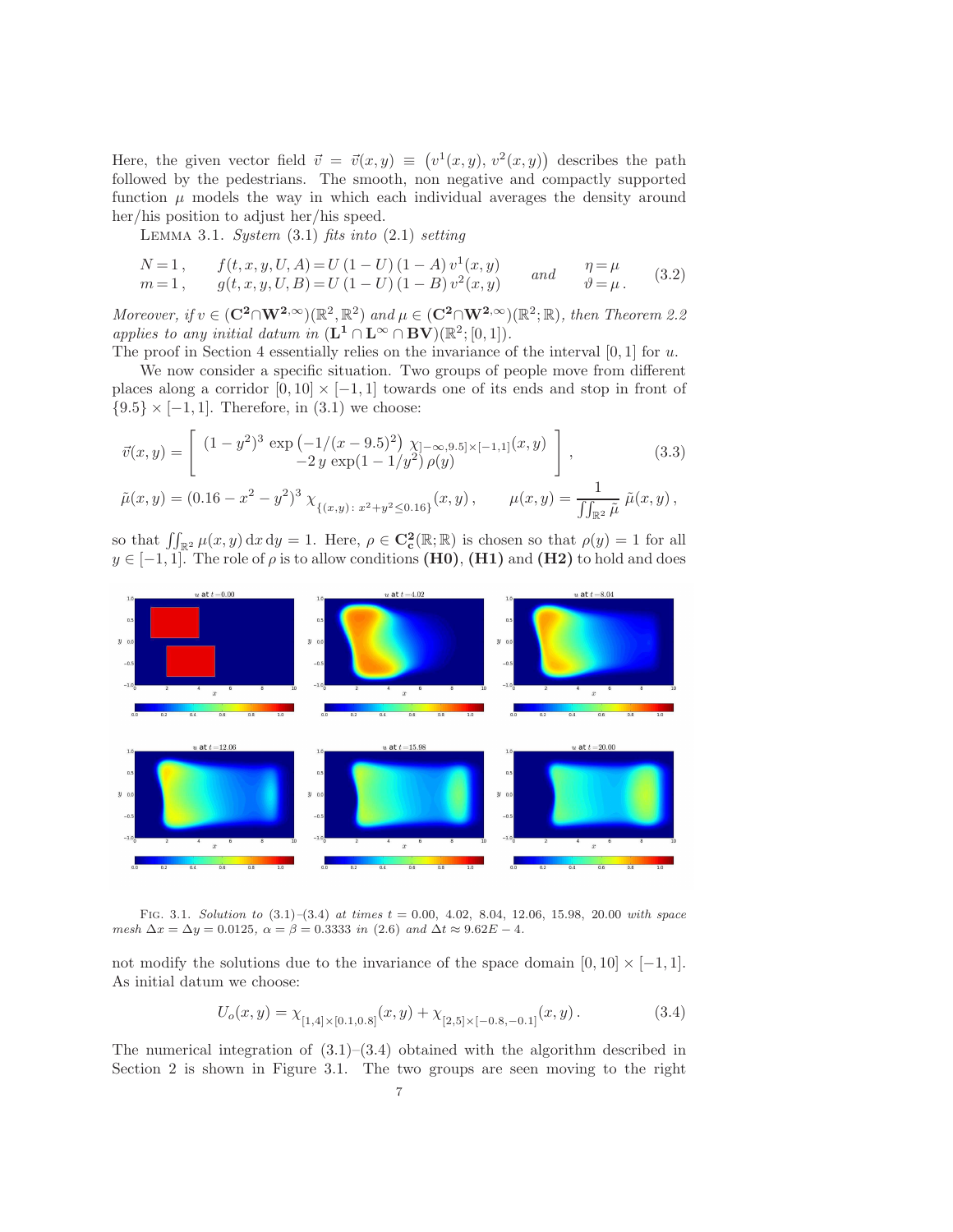and accumulating in front of  $x = 9.5$ . By Definition [2.1,](#page-3-0) [\[17,](#page-22-12) Theorem 3] and the choice [\(3.4\)](#page-7-0) of the initial datum, the maximal density of solution can not exceed 1, coherently with the result of the integration. The numerical domain  $[0, 10] \times [-1, 1]$ is chosen invariant with respect to the flow specified in [\(3.3\)](#page-7-2).

To compute the convergence rate of the scheme [\(2.3\)](#page-4-1), we apply the algorithm to problem  $(3.1)$ – $(3.4)$  on the domain  $[0, 10] \times [-1, 1]$  on the time interval  $[0, 1]$  with different grid sizes, namely

<span id="page-8-0"></span>
$$
h = \Delta x = \Delta y = 0.05, 0.025, 0.0125, 0.00625.
$$
\n
$$
(3.5)
$$

and with  $\lambda_x = \lambda_y = 0.15$ . The convergence rate  $\gamma$  is then calculated at time  $t = 1.0$  by computing the  $\mathbf{L}^1$  distance between the numerical solutions  $u_h$  and  $u_{\frac{h}{2}}$  obtained for the grid size h and  $\frac{h}{2}$ , for each grid size h in [\(3.5\)](#page-8-0). The results recorded in Table [3.1](#page-8-1) show that the numerical scheme [\(2.3\)](#page-4-1) has a convergence rate  $\gamma \approx 0.5$ .

| h         | $\ u_h-u_{\frac{h}{2}}\ $<br>$\mathbf{I}_{\mathbf{L}}$ | $u_h$<br>$-u_{\frac{h}{2}}$<br>$\gamma = \log_2$<br>$u_{\frac{h}{2}}$ |  |  |  |  |  |  |
|-----------|--------------------------------------------------------|-----------------------------------------------------------------------|--|--|--|--|--|--|
| 0.05      | 0.6565                                                 | 0.2844                                                                |  |  |  |  |  |  |
| 0.025     | 0.5389                                                 | 0.4815                                                                |  |  |  |  |  |  |
| 0.0125    | 0.3860                                                 | 0.5572                                                                |  |  |  |  |  |  |
| 0.00625   | 0.2623                                                 |                                                                       |  |  |  |  |  |  |
| 'able 3.1 |                                                        |                                                                       |  |  |  |  |  |  |

<span id="page-8-1"></span>Convergence rate  $\gamma$  for the numerical scheme [\(2.3\)](#page-4-1) on the domain [0, 10]  $\times$  [-1, 1] at time  $t = 1.0$  for the approximate solutions to the problem  $(3.1)$ – $(3.4)$  with  $\lambda_x = \lambda_y = 0.15$ .

3.2. The Nonlocal Keyfitz–Kranzer System. We consider the example of the classical Keyfitz-Kranzer system [\[15\]](#page-22-15) which is given by

<span id="page-8-2"></span>
$$
\begin{cases}\n\partial_t U^1 + \partial_x \left( U^1 \varphi(U) \right) = 0 \\
\partial_t U^2 + \partial_x \left( U^2 \varphi(U) \right) = 0\n\end{cases}
$$
\n(3.6)

is a  $2 \times 2$  system of conservation laws in one space dimension in the unknown  $U =$  $(U<sup>1</sup>, U<sup>2</sup>)$ . System [\(3.6\)](#page-8-2) has been extended and studied from many different points of view. For instance, the existence of solutions in the case of several space dimensions was obtained in [\[2,](#page-22-16) Theorem 2.6]. The convergence of approximate solutions was proved in [\[16\]](#page-22-17) in the case of one dimensional symmetric systems.

<span id="page-8-4"></span>At the time of this writing, an open problem in the analytical theory of [\(1.1\)](#page-1-0) is whether the formal convergence to its non–nonlocal analogue  $\partial_t U + \text{div}_x F(t, x, U, U) =$  $\theta$  as  $\eta$  tends to Dirac delta can be made rigorous. The present numerical procedures can be helpful in having some insight in this issue. To this end, we consider the classical Keyfitz-Kranzer system in 2 dimensions

$$
\begin{cases}\n\partial_t U^1 + \partial_x \left( U^1 \varphi^1(U) \right) + \partial_y \left( U^1 \varphi^2(U) \right) = 0 \\
\partial_t U^2 + \partial_x \left( U^2 \varphi^1(U) \right) + \partial_y \left( U^2 \varphi^2(U) \right) = 0\n\end{cases}
$$
\n(3.7)

<span id="page-8-3"></span>with its non-local generalization given by

$$
\begin{cases}\n\partial_t U^1 + \partial_x \left( U^1 \varphi_1 (U * \mu) \right) + \partial_y \left( U^1 \varphi_2 (U * \mu) \right) = 0 \\
\partial_t U^2 + \partial_x \left( U^2 \varphi_1 (U * \mu) \right) + \partial_y \left( U^2 \varphi_2 (U * \mu) \right) = 0\n\end{cases}
$$
\n(3.8)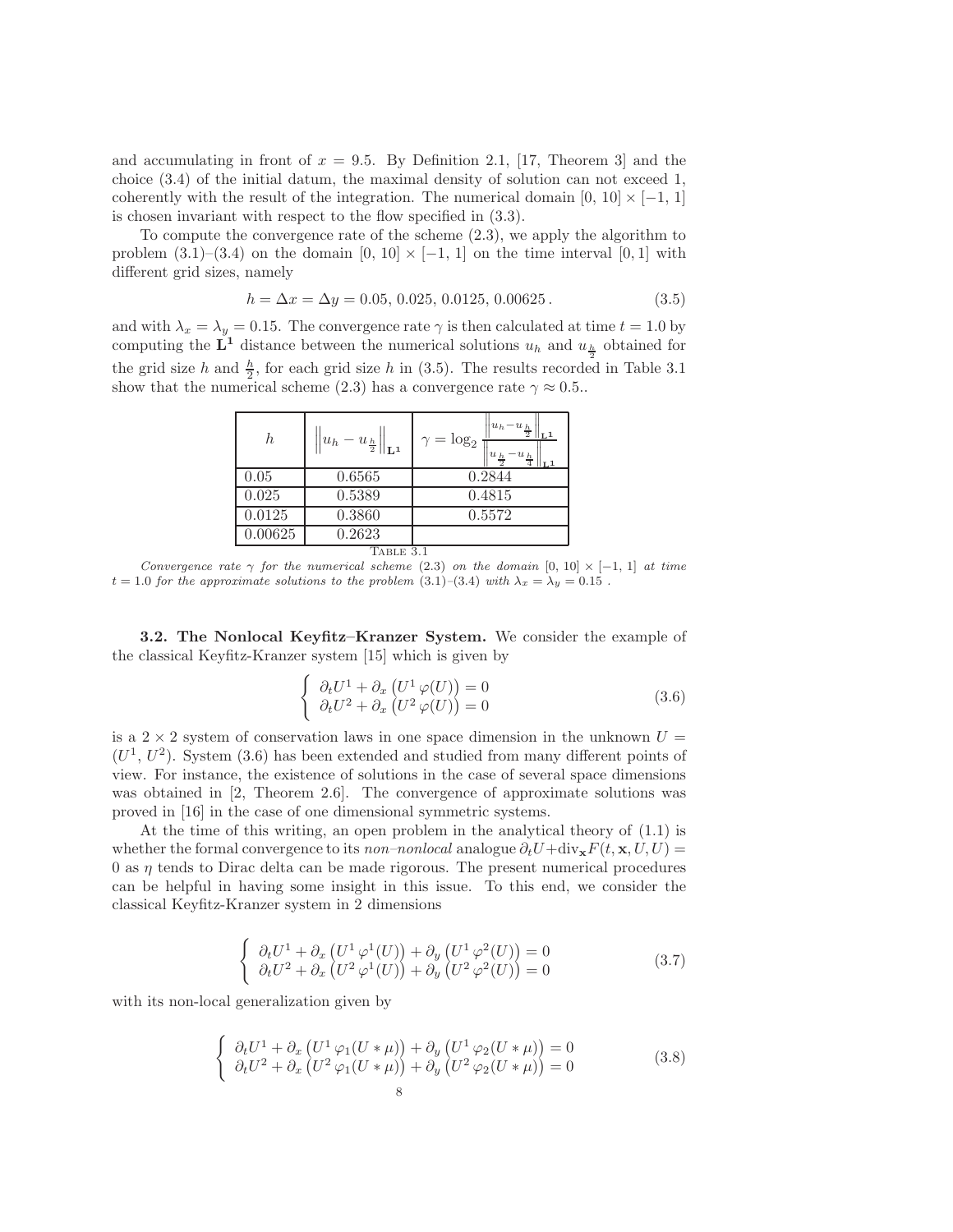which is a system of 2 nonlocal conservation laws in 2 space dimensions. This system fits into the framework of Theorem [2.2.](#page-4-2)

LEMMA 3.2. System  $(3.8)$  fits into  $(2.1)$  setting:

<span id="page-9-0"></span>
$$
\begin{aligned}\nN &= 2, & f(t, x, y, U, A) &= U \varphi(A) \\
m &= 2, & g(t, x, y, U, B) &= U \varphi(B) & \text{and} & \eta &= \vartheta = \left[ \begin{array}{cc} \mu & 0 \\ 0 & \mu \end{array} \right].\n\end{aligned}
$$

Moreover, if  $\varphi_1, \varphi_2 \in (\mathbf{C}^2 \cap \mathbf{W}^2, \infty) (\mathbb{R}^2; \mathbb{R})$  and  $\mu \in (\mathbf{C}^2 \cap \mathbf{W}^2, \infty) (\mathbb{R}^2; \mathbb{R})$ , then for any compactly supported initial datum  $(U_o^1, U_o^2) \in (\mathbf{L}^1 \cap \mathbf{L}^{\infty} \cap \mathbf{BV})(\mathbb{R}^2; \mathbb{R}^2_+),$  problem [\(3.8\)](#page-8-3) admits a solution defined for all  $t \in \mathbb{R}^+$  and satisfying the estimates in Theorem [2.2.](#page-4-2) The proof of this Lemma, i.e., that  $(H0)$  and  $(H3)$  hold in the case of  $(3.8)$ , is immediate and, hence, omitted.

The following numerical integration of [\(3.8\)](#page-8-3) is referred to the domain  $[-1.1, 1.1] \times$  $[-1.1, 1.1]$  and to the time interval  $[0, 0.1]$  with

<span id="page-9-1"></span>
$$
\varphi_1(A_1, A_2) = \sin(A_1^2 + A_2^2), \qquad \varphi_2(B_1, B_2) = \cos(B_1^2 + B_2^2)
$$
\n(3.9)

<span id="page-9-2"></span>and

$$
\tilde{\mu}(x,y) = \left(r^2 - (x^2 + y^2)\right)^3 \chi_{\{(x,y) \colon x^2 + y^2 \le r^2\}}(x,y), \qquad \mu(x,y) = \frac{\tilde{\mu}(x,y)}{\iint_{\mathbb{R}^2} \tilde{\mu}} \tag{3.10}
$$

so that  $\iint_{\mathbb{R}^2} \mu(x, y) dx dy = 1$ . As initial datum, we choose:

$$
U_o(x,y) = \begin{cases} (1,\sqrt{3}) & (x,y) \in ]0,0.4] \times ]0,0.4] \\ \begin{matrix} \frac{1}{2} & (x,y) \in ]-0.4,0] \times ]0,0.4] \\ (\sqrt{2},1) & (x,y) \in ]-0.4,0] \times ]0,0.4] \\ \frac{1}{2} & (x,y) \in ]-0.4,0] \times ]-0.4,0] \\ \frac{1}{2} & (x,y) \in ]-0.4,0] \times ]-0.4,0] \end{matrix} (3.11)
$$

Note that the above initial datum is compactly supported. In view of Remark [1,](#page-3-1) it is then sufficient to verify  $(H0)$  for Theorem [2.2,](#page-4-2) and hence Lemma [3.2,](#page-9-0) to be applied. Corresponding to the initial datum  $(3.11)$ , the solution for  $(3.8)$ – $(3.10)$  computed



<span id="page-9-3"></span>FIG. 3.2. Integration of  $(3.8)$ – $(3.10)$  with initial datum  $(3.11)$  at times  $t = 0.03, 0.07, 0.1$ .

with  $r = .0125$  is depicted in Figure [3.2.](#page-9-3) The solution of the *non–nonlocal* analogue of  $(3.8)$ – $(3.10)$  is shown in Figure [3.3.](#page-10-1) Both the simulations were obtained with a space mesh  $\Delta x = \Delta y = 1.25E - 3$ ,  $\lambda_x = \lambda_y = 0.1$  and time step  $\Delta t = 1.25E - 4$ . The color scales in figures [3.2](#page-9-3) and [3.3](#page-10-1) range from the minimum to the maximum of the computed solutions  $U^1$  and  $U^2$  for  $(3.8)$ – $(3.10)$  over the time interval  $[0, 0.1]$ .

We consider the following radii of the convolution kernel  $\mu$ , see [\(3.10\)](#page-9-2):

<span id="page-9-4"></span>
$$
r = 0.05, 0.0375, 0.025, 0.0125
$$
\n
$$
9 \tag{3.12}
$$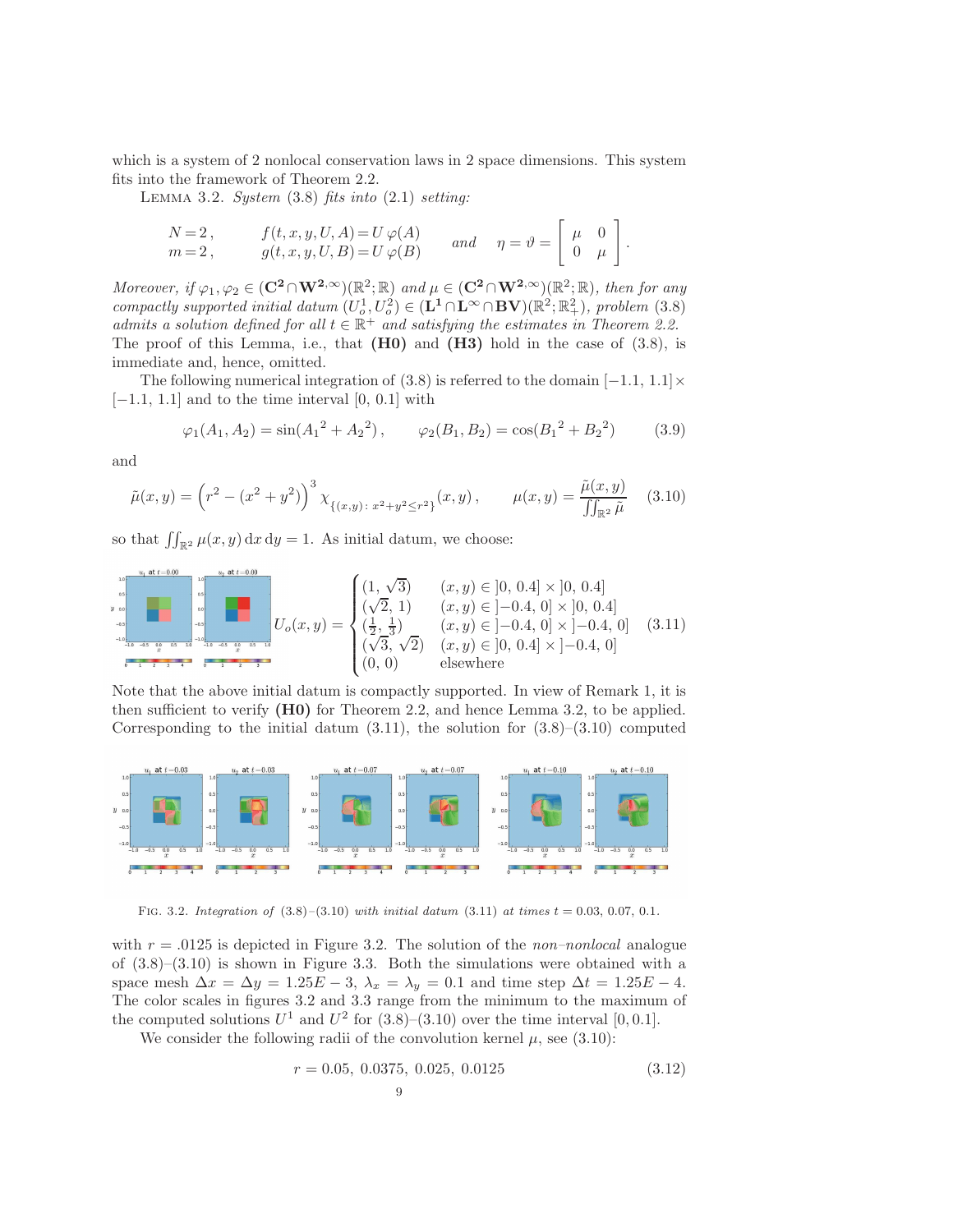

<span id="page-10-1"></span>FIG. 3.3. Integration of the non–nonlocal analogue of  $(3.8)$ – $(3.10)$  with initial datum  $(3.11)$  at  $times t = 0.03, 0.07, 0.1.$ 

and compute the corresponding solutions to  $(3.8)$ – $(3.11)$ . Then, we compare them with the solutions to [\(3.7\)](#page-8-4)–[\(3.11\)](#page-9-1). In both the integrations,  $\lambda_x = \lambda_y = 0.1$  and the time step is  $\Delta t = 1.25E - 4$ . The result of this comparison is shown in Table [3.2.](#page-10-2) The present numerical integrations can not prove the convergence of the nonlocal to

|                  | $u_1$  |        |        |        | u <sub>2</sub> |        |        |        |  |
|------------------|--------|--------|--------|--------|----------------|--------|--------|--------|--|
| $\boldsymbol{r}$ | 0.05   | 0.0375 | 0.025  | 0.0125 | .05            | 0.0375 | 0.025  | 0.0125 |  |
| 0.03             | 0.2246 | 0.2236 | 0.2222 | 0.2207 | 0.2183         | 0.2177 | 0.2168 | 0.2158 |  |
| 0.07             | 0.3589 | 0.3577 | 0.3565 | 0.3543 | 0.3476         | 0.3461 | 0.3454 | 0.3447 |  |
| 0.10             | 0.4479 | 0.4453 | 0.4424 | 0.4384 | 0.4135         | 0.4116 | 0.4100 | 0.4077 |  |
| TABLE 3.2        |        |        |        |        |                |        |        |        |  |

<span id="page-10-2"></span>Difference of the  $L^1$  norm of the solution  $(u_1, u_2)$  to [\(3.7\)](#page-8-4) and solutions to [\(3.8\)](#page-8-3) with different values of r as in [\(3.12\)](#page-9-4), all with the same initial datum [\(3.11\)](#page-9-1), with the same space meshes  $\Delta x =$  $\Delta y = 1.25E - 3$  and with a time step  $\Delta t = 1.25E - 4$ .

<span id="page-10-0"></span>non-nonlocal problem, nevertheless they suggest that a positive answer is possible.

<span id="page-10-4"></span>**4. Technical Details.** Throughout, for any pair  $a, b \in \mathbb{R}^D$ , by  $I(a, b)$  we denote the segment  $\{a+t(b-a): t \in [0,1]\}$ . We make extensive use of the following lemmas. LEMMA 4.1. Let H, K and  $U_o$  be positive. Define  $u^{n+1} = (1+H)u^n + K$ . Then,

$$
u^{n} = (1+H)^{n}U_{o} + \frac{(1+H)^{n}-1}{H}K \leq (1+H)^{n} (U_{o} + nK).
$$

Proof. The first equality is immediate. Then, using the binomial theorem, we get

$$
\frac{(1+H)^n - 1}{H} = \sum_{h=1}^n {n \choose h} H^{h-1} \le \sum_{h=0}^{n-1} n {n-1 \choose h} H^h \le n(1+H)^n.
$$

<span id="page-10-5"></span> $\Box$ 

LEMMA 4.2. Under conditions  $(H3)$ , the algorithm  $(2.3)$  yields the estimates

<span id="page-10-3"></span>
$$
\left\| A_{i+1/2,j}^{n} - A_{i-1/2,j}^{n} \right\| \leq \Delta x \left\| \partial_{x} \eta \right\|_{\mathbf{L}^{\infty}} \left\| u_{\Delta}(t^{n}) \right\|_{\mathbf{L}^{1}}, \quad (4.1)
$$
  

$$
\left\| A_{i+1/2,j+1}^{n} - A_{i+1/2,j}^{n} \right\| \leq \Delta y \left\| \partial_{y} \eta \right\|_{\mathbf{L}^{\infty}} \left\| u_{\Delta}(t^{n}) \right\|_{\mathbf{L}^{1}},
$$
  

$$
\left\| B_{i,j+1/2}^{n} - B_{i,j-1/2}^{n} \right\| \leq \Delta y \left\| \partial_{y} \vartheta \right\|_{\mathbf{L}^{\infty}} \left\| u_{\Delta}(t^{n}) \right\|_{\mathbf{L}^{1}},
$$
  

$$
\left\| B_{i+1,j+1/2}^{n} - B_{i,j+1/2}^{n} \right\| \leq \Delta x \left\| \partial_{x} \vartheta \right\|_{\mathbf{L}^{\infty}} \left\| u_{\Delta}(t^{n}) \right\|_{\mathbf{L}^{1}},
$$
  

$$
10
$$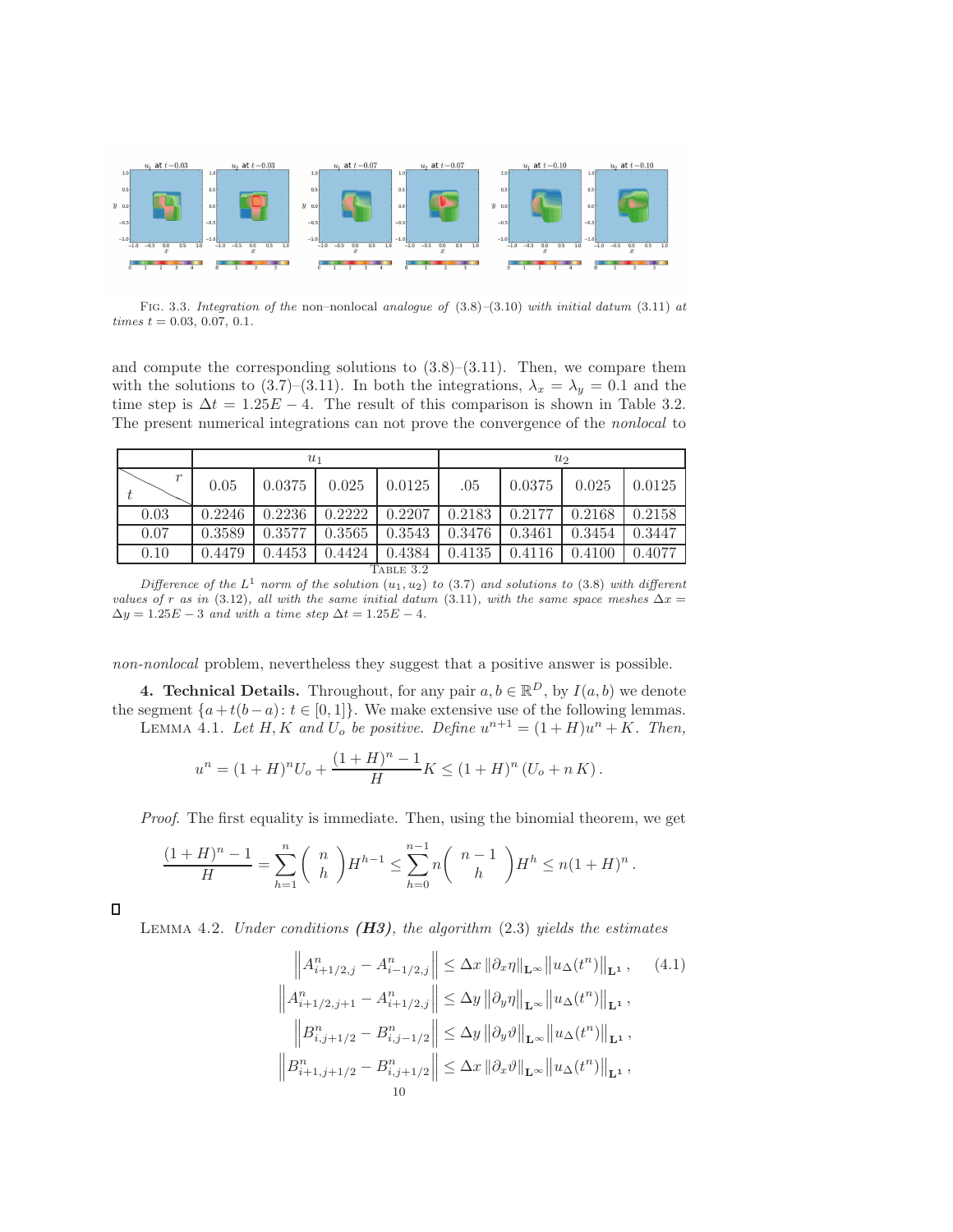$$
\left\| A_{i+3/2,j}^n - 2A_{i+1/2,j}^n + A_{i-1/2,j}^n \right\| \le 2 \Delta x^2 \left\| \partial_{xx}^2 \eta \right\|_{\mathbf{L}^\infty} \left\| u_\Delta(t^n) \right\|_{\mathbf{L}^1} (4.2)
$$
  

$$
\left\| B_{i,j+3/2}^n - 2B_{i,j+1/2}^n + B_{i,j-1/2}^n \right\| \le 2 \Delta y^2 \left\| \partial_{yy}^2 \vartheta \right\|_{\mathbf{L}^\infty} \left\| u_\Delta(t^n) \right\|_{\mathbf{L}^1},
$$
  

$$
\left\| A_{i+1/2,j}^n - A_{i+1/2,j+1}^n - A_{i-1/2,j}^n + A_{i-1/2,j+1}^n \right\| \le \Delta x \Delta y \left\| \partial_{xy}^2 \eta \right\|_{\mathbf{L}^\infty} \left\| u_\Delta(t^n) \right\|_{\mathbf{L}^1},
$$
  

$$
\left\| B_{i,j+1/2}^n - B_{i+1,j+1/2}^n - B_{i,j-1/2}^n + B_{i+1,j+1/2}^n \right\| \le \Delta x \Delta y \left\| \partial_{xy}^2 \vartheta \right\|_{\mathbf{L}^\infty} \left\| u_\Delta(t^n) \right\|_{\mathbf{L}^1}.
$$

Proof. Consider the estimates on the A terms, the others being entirely similar:

$$
\|A_{i+1/2,j}^{n} - A_{i-1/2,j}^{n}\|
$$
\n
$$
\leq \Delta x \Delta y \sum_{l,m \in \mathbb{Z}} \left\| (\eta_{i+1/2-l,j-m} - \eta_{i-1/2-l,j-m}) u_{\Delta}(t^{n}, x_{l+1/2}, y_{m}) \right\|
$$
\n
$$
\leq \Delta x \Delta y \sum_{l,m \in \mathbb{Z}} \left\| \eta_{i+1/2-l,j-m} - \eta_{i-1/2-l,j-m} \right\| \left\| u_{\Delta}(t^{n}, x_{l+1/2}, y_{m}) \right\|
$$
\n
$$
\leq \Delta x \Delta y \sum_{l,m \in \mathbb{Z}} \left\| u_{\Delta}(t^{n}, x_{l+1/2}, y_{m}) \right\| \int_{x_{i-1/2-l}}^{x_{i+1/2-l}} \left\| \partial_x \eta(x, y_{j-m}) \right\| dx
$$
\n
$$
\leq \Delta x \left\| \partial_x \eta^{k} \right\|_{\mathbf{L}^{\infty}} \Delta x \Delta y \sum_{l,m \in \mathbb{Z}} \left\| u_{\Delta}(t^{n}, x_{l+1/2}, y_{m}) \right\|
$$
\n
$$
\leq \Delta x \left\| \partial_x \eta^{k} \right\|_{\mathbf{L}^{\infty}} \left\| u_{\Delta}(t^{n}) \right\|_{\mathbf{L}^{1}},
$$

proving the first estimate, the second one is entirely analogous. Similarly,

$$
\|A_{i+3/2,j}^{n} - 2A_{i+1/2,j}^{n} + A_{i-1/2,j}^{n}\|
$$
  
\n
$$
\leq \Delta x \Delta y \sum_{l,m \in \mathbb{Z}} \|u_{\Delta}(t^{n}, x_{l+1/2}, y_{m})\| \|\eta_{i+3/2-l,j-m} - 2\eta_{i+1/2-l,j-m} + \eta_{i-1/2-l,j-m}\|
$$
  
\n
$$
\leq \Delta x \Delta y \sum_{l,m \in \mathbb{Z}} \|u_{\Delta}(t^{n}, x_{l+1/2}, y_{m})\| \Delta x \|\partial_x \eta(\tau_{i+1-l}, y_{j-m}) - \partial_x \eta(\tau_{i-l}, y_{j-m})\|
$$
  
\n
$$
\leq \Delta x \Delta y \sum_{l,m \in \mathbb{Z}} \|u_{\Delta}(t^{n}, x_{l+1/2}, y_{m})\| \Delta x \int_{\tau_{i-l}}^{\tau_{i+1-l}} \|\partial_{xx}^{2} \eta(s, y_{j-m})\| ds
$$
  
\n
$$
\leq 2\Delta x^{2} \|\partial_{xx}^{2} \eta\|_{\mathbf{L}^{\infty}} \|u_{\Delta}(t^{n})\|_{\mathbf{L}^{1}}
$$

where  $\tau_{i-l} \in \bigg[x_{i-1/2-l}, x_{i+1/2-l}\bigg]$ .

**Proof of Lemma [2.3.](#page-5-1)** In the spirit of  $[3,$  Lemma 2.5, note that  $(2.3)$  can be rewritten as follows:

<span id="page-11-0"></span>
$$
u_{ij}^{k,n+1/2} = u_{ij}^{k,n} - a_{i-1/2,j}^{k,n} (u_{ij}^{k,n} - u_{i-1,j}^{k,n}) + b_{i+1/2,j}^{k,n} (u_{i+1,j}^{k,n} - u_{ij}^{k,n})
$$
  

$$
- \lambda_x \left( F_{i+1/2,j}^{k,n} (u_{ij}^{k,n}, u_{ij}^{k,n}) - F_{i-1/2,j}^{k,n} (u_{ij}^{k,n}, u_{ij}^{k,n}) \right),
$$
 (4.3)

where

$$
a_{i-1/2,j}^{k,n}=\lambda_x\,\frac{F_{i-1/2,j}^{k,n}\big(u_{ij}^{k,n},u_{ij}^{k,n}\big)-F_{i-1/2,j}^{k,n}\big(u_{i-1,j}^{k,n},u_{ij}^{k,n}\big)}{u_{ij}^{k,n}-u_{i-1,j}^{k,n}}\,,
$$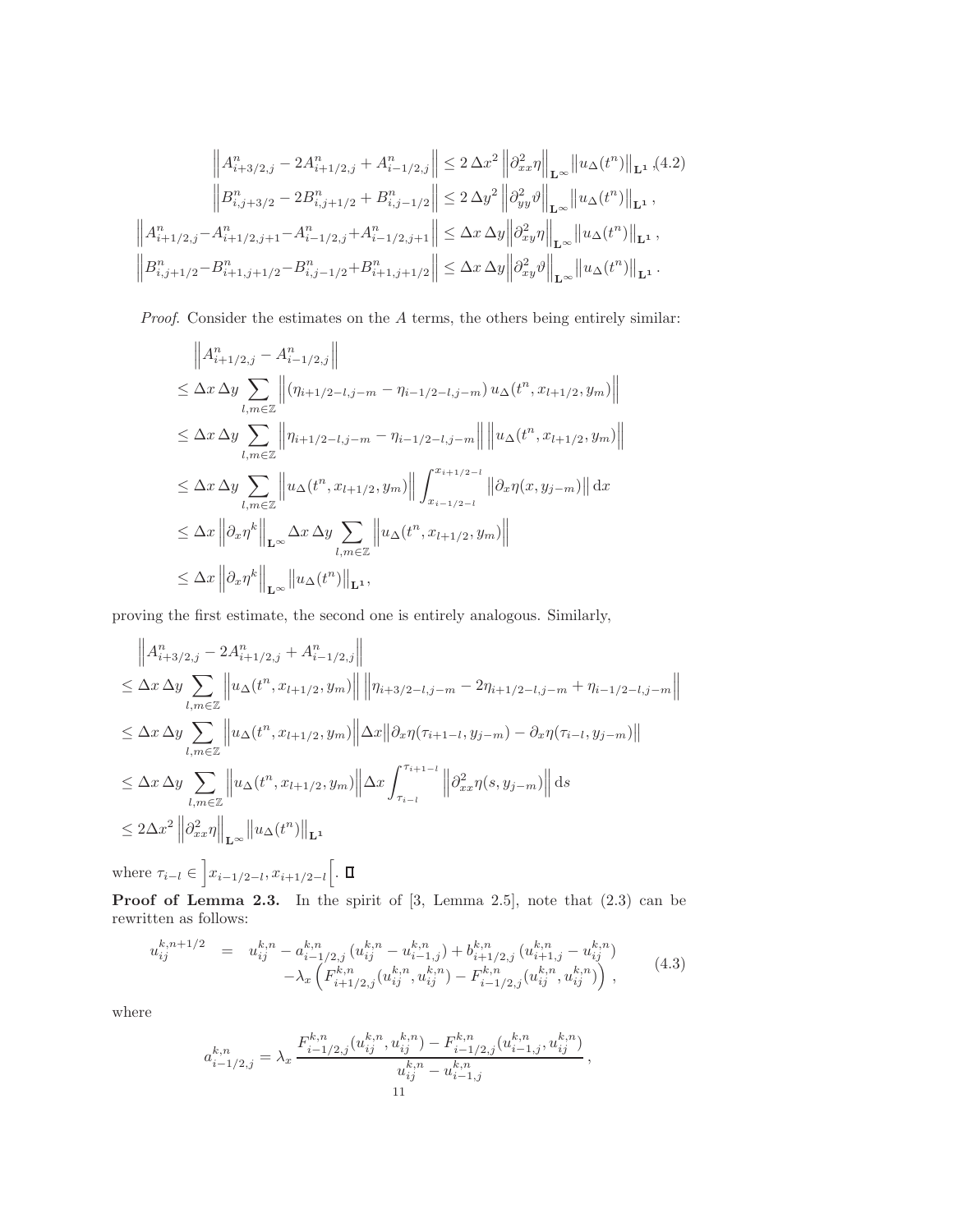$$
b_{i+1/2,j}^{k,n} = \lambda_x \frac{F_{i+1/2,j}^{k,n}(u_{ij}^{k,n}, u_{ij}^{k,n}) - F_{i+1/2,j}^{k,n}(u_{ij}^{k,n}, u_{i+1,j}^{k,n})}{u_{i+1,j}^{k,n} - u_{ij}^{k,n}}
$$

<span id="page-12-0"></span>.

We now prove that  $a_{i-1/2,j}^{k,n}$  and  $b_{i+1/2,j}^{k,n}$  are non negative. Indeed,

$$
a_{i-1/2,j}^{k,n} = \lambda_x \frac{F_{i-1/2,j}^{k,n}(u_{ij}^{k,n}, u_{ij}^{k,n}) - F_{i-1/2,j}^{k,n}(u_{i-1,j}^{k,n}, u_{ij}^{k,n})}{u_{ij}^{k,n} - u_{i-1,j}^{k,n}}
$$
  
\n
$$
= \frac{\lambda_x}{u_{ij}^{k,n} - u_{i-1,j}^{k,n}} \left( f_{i-1/2,j}^{k,n}(u_{ij}^{k,n}) - \frac{f_{i-1/2,j}^{k,n}(u_{i-1,j}^{k,n}) + f_{i-1/2,j}^{k,n}(u_{ij}^{k,n})}{2} \right) + \frac{\alpha}{2}
$$
  
\n
$$
= \frac{\lambda_x}{u_{ij}^{k,n} - u_{i-1,j}^{k,n}} \left( \frac{f_{i-1/2,j}^{k,n}(u_{ij}^{k,n}) - f_{i-1/2,j}^{k,n}(u_{i-1,j}^{k,n})}{2} \right) + \frac{\alpha}{2}
$$
  
\n
$$
= \frac{\lambda_x}{u_{ij}^{k,n} - u_{i-1,j}^{k,n}(f_{i-1/2,j}^{k,n}(f_{i-1/2,j}^{k,n}) + \alpha}{2}
$$

for a suitable  $\zeta_{i-1/2,j}^{k,n}$  lying between  $u_{i-1,j}^{k,n}$  and  $u_{ij}^{k,n}$ . Hence

$$
a_{i-1/2,j}^{k,n} \ge \frac{-\lambda_x \left\| \partial_u f^k \right\|_{\mathbf{L}^\infty} + \alpha}{2} \ge 0, \qquad a_{i-1/2,j}^{k,n} \le \frac{\lambda_x \left\| \partial_u f^k \right\|_{\mathbf{L}^\infty} + \alpha}{2} \le \frac{1}{3}
$$
\n
$$
(4.4)
$$

by [\(2.6\)](#page-4-0). Entirely similar computations hold for the term  $b^{k,n}_{i-1/2,j}$ , so that  $1-a^{k,n}_{i-1/2,j}$  $b_{i-1/2,j}^{k,n}, a_{i-1/2,j}^{k,n}$  and  $b_{i-1/2,j}^{k,n}$  are the coefficients of a convex combination. Using (H0), (H1) and the CFL condition [\(2.6\)](#page-4-0) we now estimate:

$$
\begin{split} &\left|F_{i+1/2,j}^{k,n}(u_{ij}^{k,n},u_{ij}^{k,n})-F_{i-1/2,j}^{k,n}(u_{ij}^{k,n},u_{ij}^{k,n})\right| \\ &=\left|f^{k}(t^{n},x_{i+1/2},y_{j},u_{ij}^{k,n},A_{i+1/2,j}^{n})-f^{k}(t^{n},x_{i+1/2},y_{j},u_{ij}^{k,n},A_{i-1/2,j}^{n})\right.\\ &\left.+f^{k}(t^{n},x_{i+1/2},y_{j},u_{ij}^{k,n},A_{i-1/2,j}^{n})-f^{k}(t^{n},x_{i-1/2},y_{j},u_{ij}^{k,n},A_{i-1/2,j}^{n})\right| \\ &\leq \left|f^{k}(t^{n},x_{i+1/2},y_{j},u_{ij}^{k,n},A_{i+1/2,j}^{n})\right|+\left|f^{k}(t^{n},x_{i+1/2},y_{j},u_{ij}^{k,n},A_{i-1/2,j}^{n})\right| \\ &\left|f^{k}(t^{n},x_{i+1/2},y_{j},u_{ij}^{k,n},A_{i-1/2,j}^{n})-f^{k}(t^{n},x_{i-1/2},y_{j},u_{ij}^{k,n},A_{i-1/2,j}^{n})\right| \\ &\leq 2\left\|\partial_{u}f^{k}\right\|_{\mathbf{L}^{\infty}}u_{ij}^{k,n}+\left|\partial_{x}f^{k}(t^{n},\bar{x}_{i},y_{j},u_{ij}^{k,n},A_{i-1/2,j}^{n})\right|\Delta x \\ &\leq \left(2\left\|\partial_{u}f^{k}\right\|_{\mathbf{L}^{\infty}}+M\Delta x\right)u_{ij}^{k,n} \end{split}
$$

for some  $\bar{x}_i \in \left] x_{i-1/2}, x_{i+1/2} \right[$ . Now using condition [\(2.6\)](#page-4-0) we have:

<span id="page-12-1"></span>
$$
\left| F_{i+1/2,j}^{k,n}(u_{ij}^{k,n}, u_{ij}^{k,n}) - F_{i-1/2,j}^{k,n}(u_{ij}^{k,n}, u_{ij}^{k,n}) \right| \le \frac{1}{3\lambda_x} u_{ij}^{k,n}, \tag{4.5}
$$

Using  $(4.4)$  and  $(4.5)$  in  $(4.3)$  we get:

$$
u_{ij}^{k,n+1/2} = (1 - a_{i-1/2,j}^{k,n} - b_{i+1/2,j}^{k,n})u_{ij}^{k,n} + a_{i-1/2,j}^{k,n}u_{i-1,j}^{k,n} + b_{i+1/2,j}^{k,n}u_{i+1,j}^{k,n}
$$
  
12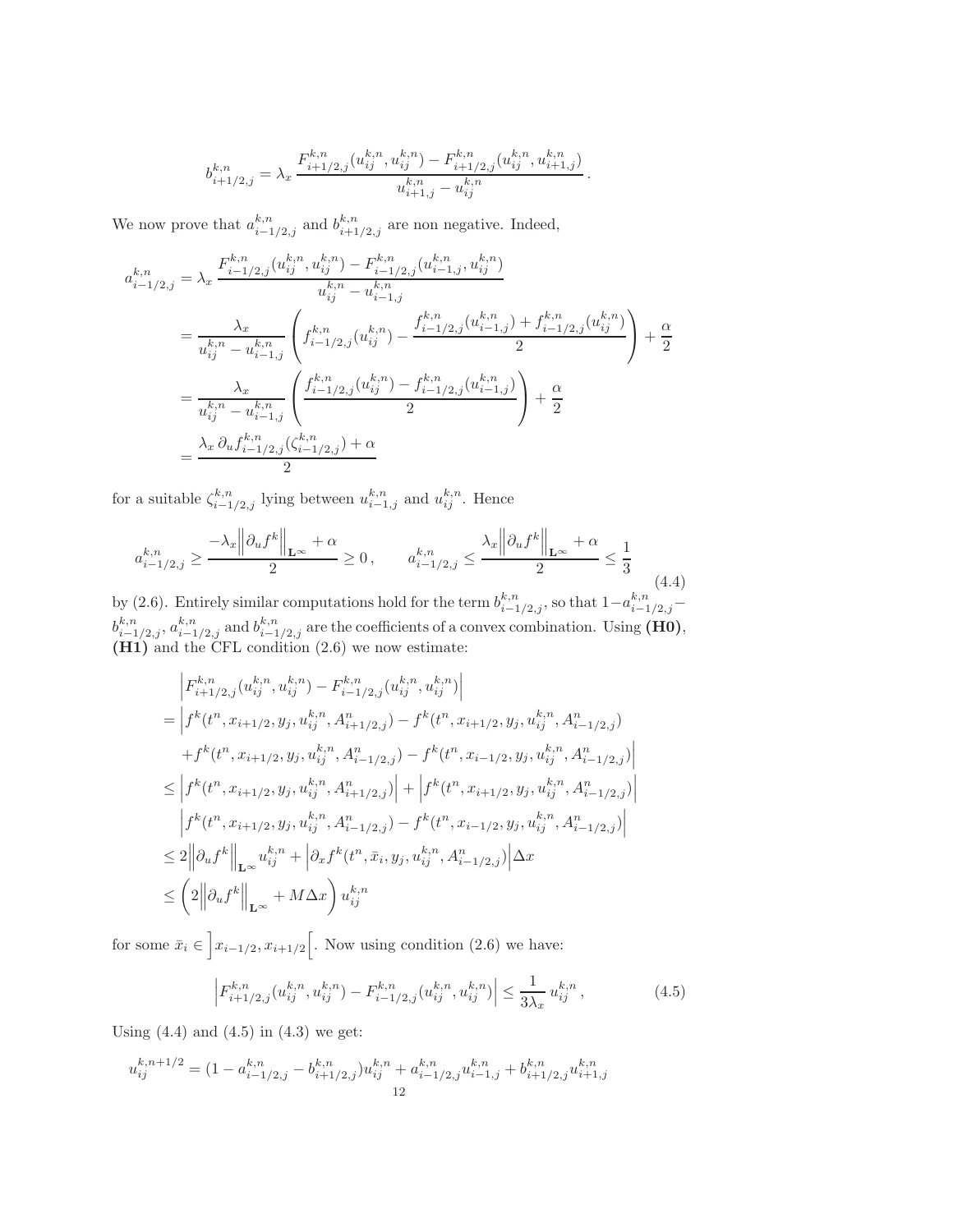$$
-\lambda_x \left( F^{k,n}_{i+1/2,j}(u^{k,n}_{ij}, u^{k,n}_{ij}) - F^{k,n}_{i-1/2,j}(u^{k,n}_{ij}, u^{k,n}_{ij}) \right)
$$
  
\n
$$
\geq \left( \frac{2}{3} - a^{k,n}_{i-1/2,j} - b^{k,n}_{i+1/2,j} \right) u^{k,n}_{ij} + a^{k,n}_{i-1/2,j} u^{k,n}_{i-1,j} + b^{k,n}_{i+1/2,j} u^{k,n}_{i+1,j} \geq 0,
$$

completing the proof.  $\hfill \square$ 

**Proof of Lemma [2.5.](#page-5-2)** Refer to  $(4.3)$ . Using  $(4.1)$  and  $(H1)$  in  $(4.3)$ , we obtain:

<span id="page-13-1"></span>
$$
F_{i+1/2,j}^{k,n}(u_{ij}^{k,n}, u_{ij}^{k,n}) - F_{i-1/2,j}^{k,n}(u_{ij}^{k,n}, u_{ij}^{k,n})
$$
  
=  $f^k(t^n, x_{i+1/2}, y_j, u_{ij}^{k,n}, A_{i+1/2,j}^n) - f^k(t^n, x_{i-1/2}, y_j, u_{ij}^{k,n}, A_{i-1/2,j}^n)$   
=  $\partial_x f^k(t^n, \bar{x}_i, y_j, u_{ij}^{k,n}, \bar{A}_{ij}^n) \Delta x + \nabla_A f^k(t^n, \bar{x}_i, y_j, u_{ij}^{k,n}, \bar{A}_{ij}^n) (A_{i+1/2,j}^n - A_{i-1/2,j}^n)$   

$$
\leq ||\nabla_A f^k(t^n, \bar{x}_i, y_j, u_{ij}^{k,n}, \bar{A}_{ij}^n)|| ||A_{i+1/2,j}^n - A_{i-1/2,j}^n|| + M ||u_{ij}^{k,n}|| \Delta x
$$
  

$$
\leq M |u_{ij}^{k,n}| \Delta x \left( ||\partial_x \eta||_{\mathbf{L}^{\infty}} ||u_{\Delta}(t^n)||_{\mathbf{L}^1} + 1 \right)
$$
 (4.6)

Now using Lemma [2.4,](#page-5-0)  $(4.4)$  and  $(4.6)$  in  $(4.3)$ , we get

$$
\left| u_{ij}^{k,n+1/2} \right| \leq (1 - a_{i-1/2,j}^{k,n} - b_{i,j}^{k,n}) \left| u_{ij}^{k,n} \right| + a_{i-1/2,j}^{k,n} \left| u_{i-1,j}^{k,n} \right| \n+ b_{i+1/2,j}^{k,n} \left| u_{i+1,j}^{k,n} \right| + M \left| u_{ij}^{k,n} \right| \Delta t \left( \| \partial_x \eta \|_{\mathbf{L}^{\infty}} \| u_{\Delta}(t^n) \|_{\mathbf{L}^1} + 1 \right) \n\leq (1 - a_{i-1/2,j}^{k,n} - b_{i+1/2,j}^{k,n}) \| u_{\Delta}(t^n) \|_{\mathbf{L}^{\infty}} + a_{i-1/2,j}^{k,n} \| u_{\Delta}(t^n) \|_{\mathbf{L}^{\infty}} \n+ b_{i+1/2,j}^{k,n} \| u_{\Delta}(t^n) \|_{\mathbf{L}^{\infty}} + M \| u_{\Delta}(t^n) \|_{\mathbf{L}^{\infty}} \Delta t \left( \| \partial_x \eta \|_{\mathbf{L}^{\infty}} \| U_o \|_{\mathbf{L}^1} + 1 \right) \n\leq \| u_{\Delta}(t^n) \|_{\mathbf{L}^{\infty}} \left( 1 + M \Delta t \left( \| \partial_x \eta \|_{\mathbf{L}^{\infty}} \| U_o \|_{\mathbf{L}^1} + 1 \right) \right),
$$

which implies that

$$
\left\|u_{\Delta}(t^{n+1/2})\right\|_{\mathbf{L}^{\infty}} \leq \left(1+M\left(\left\|\partial_{x}\eta\right\|_{\mathbf{L}^{\infty}}\left\|U_{o}\right\|_{\mathbf{L}^{1}}+1\right)\Delta t\right)\left\|u_{\Delta}(t^{n})\right\|_{\mathbf{L}^{\infty}}.
$$

Applying the same procedure for the  $y$  component gives

$$
\left\|u_{\Delta}(t^{n+1})\right\|_{\mathbf{L}^{\infty}} \leq \left(1+M\left(\left\|\partial_{y}\vartheta\right\|_{\mathbf{L}^{\infty}}\|U_{o}\|_{\mathbf{L}^{1}}+1\right)\Delta t\right)\left\|u_{\Delta}(t^{n+1/2})\right\|_{\mathbf{L}^{\infty}},
$$

and by Lemma [4.1](#page-10-4) we have the  $\mathbf{L}^\infty$  bound

$$
\left\|u_{\Delta}(t^n)\right\|_{\mathbf{L}^{\infty}} \leq \left\|U_o\right\|_{\mathbf{L}^{\infty}} \left[1 + M\left(\max\left\{\left\|\partial_x \eta\right\|_{\mathbf{L}^{\infty}}, \left\|\partial_y \vartheta\right\|_{\mathbf{L}^{\infty}}\right\} \left\|U_o\right\|_{\mathbf{L}^1} + 1\right) \Delta t\right]^{2n},
$$

so that [\(2.7\)](#page-5-3) holds with

<span id="page-13-0"></span>
$$
\mathcal{C} = 2 M \left( 1 + \max \left\{ \left\| \partial_x \eta \right\|_{\mathbf{L}^\infty}, \left\| \partial_y \vartheta \right\|_{\mathbf{L}^\infty} \right\} \right),\tag{4.7}
$$

completing the proof.  $\hfill \square$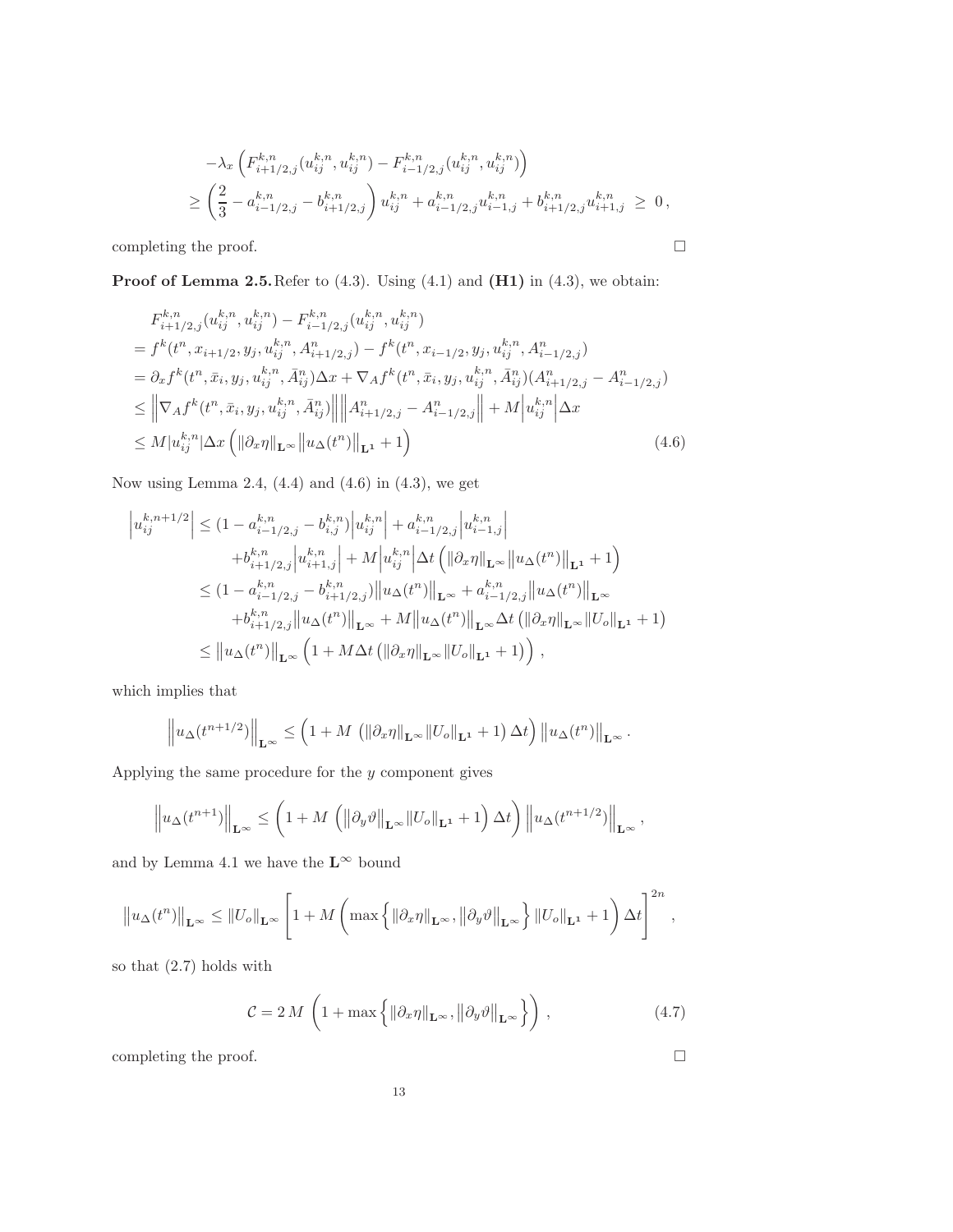**Proof of Lemma [2.6.](#page-5-4)** We follow the proof of [\[3,](#page-22-9) Proposition 2.6]. Consider first the term  $\sum_{ij} \left| u_{i+1,j}^{k,n+1/2} - u_{ij}^{k,n+1/2} \right|$  $\left. \sum_{i,j}^{k,n+1/2} \right| \Delta y$ , setting  $u_{i+1,j}^{k,n+1/2} - u_{ij}^{k,n+1/2} = C_{ij}^n - \lambda_x D_{ij}^n$ , where

$$
\begin{split} C_{ij}^{n} &= (u_{i+1,j}^{k,n} - u_{ij}^{k,n}) - \lambda_{x} \left( F_{i+3/2,j}^{k,n} (u_{i+1,j}^{k,n}, u_{i+2,j}^{k,n}) - F_{i+1/2,j}^{k,n} (u_{ij}^{k,n}, u_{i+1,j}^{k,n}) \right) \\ &\quad - \lambda_{x} \left( -F_{i+3/2,j}^{k,n} (u_{ij}^{k,n}, u_{i+1,j}^{k,n}) + F_{i+1/2,j}^{k,n} (u_{i-1,j}^{k,n}, u_{ij}^{k,n}) \right) \\ D_{ij}^{n} &= F_{i+3/2,j}^{k,n} (u_{ij}^{k,n}, u_{i+1,j}^{k,n}) - F_{i+1/2,j}^{k,n} (u_{ij}^{k,n}, u_{i+1,j}^{k,n}) \\ &\quad + F_{i-1/2,j}^{k,n} (u_{i-1,j}^{k,n}, u_{ij}^{k,n}) - F_{i+1/2,j}^{k,n} (u_{i-1,j}^{k,n}, u_{ij}^{k,n}) \end{split}
$$

and we now estimate the various terms above separately. Consider the term  $C_{ij}^n$ .

$$
C_{ij}^{n} = (u_{i+1,j}^{k,n} - u_{ij}^{k,n}) \left( 1 + \lambda_{x} \frac{F_{i+1/2,j}^{k,n}(u_{ij}^{k,n}, u_{i+1,j}^{k,n}) - F_{i+1/2,j}^{k,n}(u_{ij}^{k,n}, u_{ij}^{k,n})}{u_{i+1,j}^{k,n} - u_{ij}^{k,n}} \right)
$$
  
+ 
$$
(u_{i+1,j}^{k,n} - u_{ij}^{k,n}) \left( -\lambda_{x} \frac{F_{i+3/2,j}^{k,n}(u_{i+1,j}^{k,n}, u_{i+1,j}^{k,n}) - F_{i+3/2,j}^{k,n}(u_{ij}^{k,n}, u_{i+1,j}^{k,n})}{u_{i+1,j}^{k,n} - u_{ij}^{k,n}} \right)
$$
  
+ 
$$
(u_{i+2,j}^{k,n} - u_{i+1,j}^{k,n}) \left( -\lambda_{x} \frac{F_{i+3/2,j}^{k,n}(u_{i+1,j}^{k,n}, u_{i+2,j}^{k,n}) - F_{i+3/2,j}^{k,n}(u_{i+1,j}^{k,n}, u_{i+1,j}^{k,n})}{u_{i+2,j}^{k,n} - u_{i+1,j}^{k,n}} \right)
$$
  
+ 
$$
(u_{ij}^{k,n} - u_{i-1,j}^{k,n}) \left( \lambda_{x} \frac{F_{i+1/2,j}^{k,n}(u_{ij}^{k,n}, u_{ij}^{k,n}) - F_{i+1/2,j}^{k,n}(u_{i-1,j}^{k,n}, u_{ij}^{k,n})}{u_{ij}^{k,n} - u_{i-1,j}^{k,n}} \right)
$$
  
= 
$$
(u_{i+1,j}^{k,n} - u_{ij}^{k,n}) (1 - b_{i+\frac{1}{2},j}^{k,n} - \tilde{a}_{i+\frac{1}{2},j}^{k,n}) + (u_{i+2,j}^{k,n} - u_{i+1,j}^{k,n}) b_{i+\frac{3}{2},j}^{k,n}
$$
  
+ 
$$
(u_{ij}^{k,n} - u_{i-1,j}^{k,n}) \tilde{a}_{i-\frac{1}{2},j}^{k,n}
$$

where  $\tilde{a}_{i-\frac{1}{2},j}^{k,n} = \lambda_x \left[ F_{i+1/2,j}^{k,n}(u_{ij}^{k,n}, u_{ij}^{k,n}) - F_{i+1/2,j}^{k,n}(u_{i-1,j}^{k,n}, u_{ij}^{k,n}) \right] / (u_{ij}^{k,n} - u_{i-1,j}^{k,n})$  and  $\tilde{a}^{k,n}_{i-\frac{1}{2},j} \in [0,1/3]$  can be proved exactly as was done for  $a^{k,n}_{i-\frac{1}{2},j}$ . By convexity, we have

<span id="page-14-1"></span>
$$
\sum_{ij} \left| C_{ij}^n \right| \le \sum_{ij} \left| u_{i+1,j}^{k,n} - u_{ij}^{k,n} \right|.
$$
\n(4.8)

Concerning  $D_{ij}^n$ ,

<span id="page-14-0"></span>
$$
D_{ij}^{n} = \frac{1}{2} \left( f_{i+3/2,j}^{k,n}(u_{ij}^{k,n}) - 2f_{i+1/2,j}^{k,n}(u_{ij}^{k,n}) + f_{i-1/2,j}^{k,n}(u_{ij}^{k,n}) \right)
$$
(4.9)

$$
+\frac{1}{2}\left(f_{i+3/2,j}^{k,n}(u_{i+1,j}^{k,n})-f_{i+1/2,j}^{k,n}(u_{i+1,j}^{k,n})\right) \tag{4.10}
$$

$$
-\frac{1}{2}\left(f_{i+1/2,j}^{k,n}(u_{i-1,j}^{k,n})-f_{i-1/2,j}^{k,n}(u_{i-1,j}^{k,n})\right).
$$
\n(4.11)

Let us first consider the estimates [\(4.10\)](#page-14-0) and [\(4.11\)](#page-14-0):

$$
(4.10) + (4.11)
$$
  
=  $\frac{1}{2}$   $\left( f^k(t^n, x_{i+3/2}, y_j, u_{i+1,j}^{k,n}, A_{i+3/2,j}^n) - f^k(t^n, x_{i+1/2}, y_j, u_{i+1,j}^{k,n}, A_{i+3/2,j}^n) \right)$   
14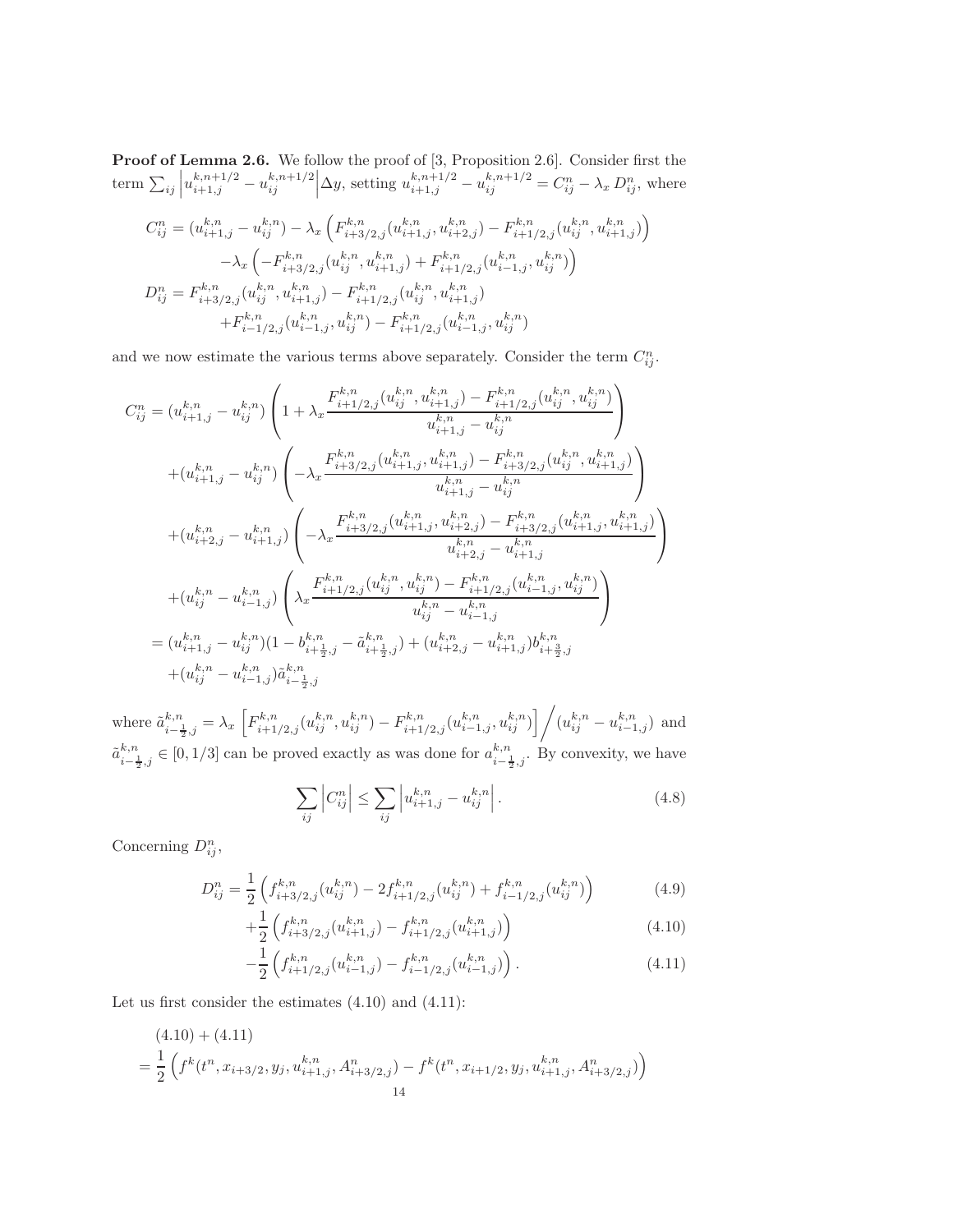$$
+\frac{1}{2}\left(f^{k}(t^{n},x_{i+1/2},y_{j},u^{k,n}_{i+1,j},A^{n}_{i+3/2,j})-f^{k}(t^{n},x_{i+1/2},y_{j},u^{k,n}_{i+1,j},A^{n}_{i+1/2,j})\right) -\frac{1}{2}\left(f^{k}(t^{n},x_{i+1/2},y_{j},u^{k,n}_{i-1,j},A^{n}_{i+1/2,j})-f^{k}(t^{n},x_{i-1/2},y_{j},u^{k,n}_{i-1,j},A^{n}_{i+1/2,j})\right) -\frac{1}{2}\left(f^{k}(t^{n},x_{i-1/2},y_{j},u^{k,n}_{i-1,j},A^{n}_{i+1/2,j})-f^{k}(t^{n},x_{i-1/2},y_{j},u^{k,n}_{i-1,j},A^{n}_{i-1/2,j})\right) =\frac{1}{2}\Delta x\left(\partial_{x}f^{k}(t^{n},\overline{x}_{i+1},y_{j},u^{k,n}_{i+1,j},A^{n}_{i+3/2,j})-\partial_{x}f^{k}(t^{n},\overline{x}_{i},y_{j},u^{k,n}_{i-1,j},A^{n}_{i+1/2,j})\right) +\frac{1}{2}\left(\nabla_{A}f^{k}(t^{n},x_{i+1/2},y_{j},u^{k,n}_{i+1,j},\overline{A}^{n}_{i+1,j})(A^{n}_{i+3/2,j}-A^{n}_{i+1/2,j})\right) -\frac{1}{2}\left(\nabla_{A}f^{k}(t^{n},x_{i-1/2},y_{j},u^{k,n}_{i-1,j},\overline{A}^{n}_{i,j})(A^{n}_{i+1/2,j}-A^{n}_{i-1/2,j})\right)
$$

for suitable  $\overline{x}_i \in \left] x_{i-1/2}, x_{i+1/2} \right[$  and  $\overline{A}_{i,j}^n \in I(A_{i-1/2,j}^n, A_{i+1/2,j}^n)$ . Introduce  $\hat{x}_{i+1/2} \in$  $\left|\overline{x}_i, \overline{x}_{i+1}\right|, \; \; \check{x}_i \; \in \; \left|x_{i-1/2}, x_{i+1/2}\right|, \; \overline{u}_{ij}^{k,n} \; \in \; I(u_{i-1,j}^{k,n}, u_{i+1,j}^{k,n}), \; \; \check{u}_{ij}^{k,n} \; \in \; I(u_{i-1,j}^{k,n}, u_{i+1,j}^{k,n}),$  $\hat{A}_{i,j}^n \in I(A_{i-1/2,j}^n, A_{i+1/2,j}^n), \ \check{A}_{i+1/2,j}^n \in I(\overline{A}_{i,j}^n, \overline{A}_{i+1,j}^n)$  and  $\tilde{A}_{i+1/2,j}^n \in I(A_{i+1/2,j}^n A_{i-1/2,j}^n, A_{i+3/2,j}^n - A_{i+1/2,j}^n$  so that we have

$$
\begin{split} &\left| (4.10) + (4.11) \right| \\ &\leq \frac{\Delta x}{2} \bigg( \Delta x \Big| \partial^2_{xx} f^k(t^n, \hat{x}_{i+1/2}, y_j, \overline{u}^{k,n}_{i,j}, \hat{A}^n_{i+1,j}) \Big| \\ &\quad + \Big| \partial_x \partial_u f^k(t^n, \hat{x}_{i+1/2}, y_j, \overline{u}^{k,n}_{i,j}, \hat{A}^n_{i+1,j}) \Big| \Big| u^{k,n}_{i+1,j} - u^{k,n}_{i-1,j} \Big| \\ &\quad + \Big\| \partial_x \nabla_A f^k(t^n, \hat{x}_{i+1/2}, y_j, \overline{u}^{k,n}_{i,j}, \hat{A}^n_{i+1,j}) \Big\| \Big\| A^n_{i+3/2,j} - A^n_{i+1/2,j} \Big\| \Big) \\ &\quad + \frac{1}{2} \bigg( \Delta x \Big\| \partial_x \nabla_A f^k(t^n, \check{x}_i, y_j, \check{u}^{k,n}_{i,j}, \check{A}^n_{i+1/2,j}) \Big\| \Big\| \tilde{A}^n_{i+\frac{1}{2},j} \Big\| \\ &\quad + \Big\| \partial_u \nabla_A f^k(t^n, \check{x}_i, y_j, \check{u}^{k,n}_{i,j}, \check{A}^n_{i+1/2,j}) \Big\| \Big\| \tilde{A}^n_{i+\frac{1}{2},j} \Big\| \Big\| u^{k,n}_{i+1,j} - u^{k,n}_{i-1,j} \Big| \\ &\quad + \Big\| \nabla^2_A f^k(t^n, \check{x}_i, y_j, \check{u}^{k,n}_{i,j}, \check{A}^n_{i+1/2,j}) \Big\| \Big\| \tilde{A}^n_{i+\frac{1}{2},j} \Big\| \Big\| \overline{A}^n_{i+1,j} - \overline{A}^n_{i,j} \Big\| \\ &\quad + \Big\| \nabla_A f^k(t^n, \check{x}_i, y_j, \check{u}^{k,n}_{i,j}, \check{A}^n_{i+1/2,j}) \Big\| \Big\| A^n_{i+3/2,j} - 2 A^n_{i+3/2,j} + A^n_{i-1/2,j} \Big\| \Big) \end{split}
$$

By  $\tilde{A}_{i+\frac{1}{2},j}^n \in I(A_{i+1/2,j}^n - A_{i-1/2,j}^n, A_{i+3/2,j}^n - A_{i+1/2,j}^n)$  and  $\overline{A}_{i,j}^n \in I(A_{i-1/2,j}^n, A_{i+1/2,j}^n)$ , using Lemma [4.2,](#page-10-5) we have

$$
\left\| \tilde{A}_{i+\frac{1}{2},j}^n \right\| \leq \Delta x \|\partial_x \eta\|_{\mathbf{L}^\infty} \|u_\Delta(t^n)\|_{\mathbf{L}^1} \text{ and } \left\| \overline{A}_{i+1,j}^n - \overline{A}_{i,j}^n \right\| \leq \Delta x \|\partial_x \eta\|_{\mathbf{L}^\infty} \|u_\Delta(t^n)\|_{\mathbf{L}^1}.
$$

Now using Lemma [2.4,](#page-5-0) we have

$$
\begin{split} &\left| (4.10) + (4.11) \right| \\ \leq & \frac{1}{2} \bigg[ M \Delta x^2 \Big| \overline{u}_{i,j}^{k,n} \Big| + \Delta x \|\partial_x \partial_u f\|_{\mathbf{L}^{\infty}} \Big| u_{i+1,j}^{k,n} - u_{i-1,j}^{k,n} \Big| + M \Delta x^2 \Big| \overline{u}_{i,j}^{k,n} \Big| \|\partial_x \eta\|_{\mathbf{L}^{\infty}} \|U_o\|_{\mathbf{L}^1} \bigg] \\ + & \frac{1}{2} \bigg[ M \Delta x^2 \Big| \check{u}_{i,j}^{k,n} \Big| \|\partial_x \eta\|_{\mathbf{L}^{\infty}} \|U_o\|_{\mathbf{L}^1} + \Delta x \|\partial_u \nabla_A f\|_{\mathbf{L}^{\infty}} \|\partial_x \eta\|_{\mathbf{L}^{\infty}} \|U_o\|_{\mathbf{L}^1} \Big| u_{i+1,j}^{k,n} - u_{i-1,j}^{k,n} \\ + M \Delta x^2 \Big| \check{u}_{i,j}^{k,n} \Big| \|\partial_x \eta\|_{\mathbf{L}^{\infty}}^2 \|U_o\|_{\mathbf{L}^1}^2 + 2M \Delta x^2 \Big| \check{u}_{i,j}^{k,n} \Big| \Big\| \partial_{xx}^2 \eta \Big\|_{\mathbf{L}^{\infty}} \|U_o\|_{\mathbf{L}^1} \bigg] \\ &\qquad \qquad \qquad 15 \end{split}
$$

 $\overline{\phantom{a}}$  $\overline{\phantom{a}}$  $\mid$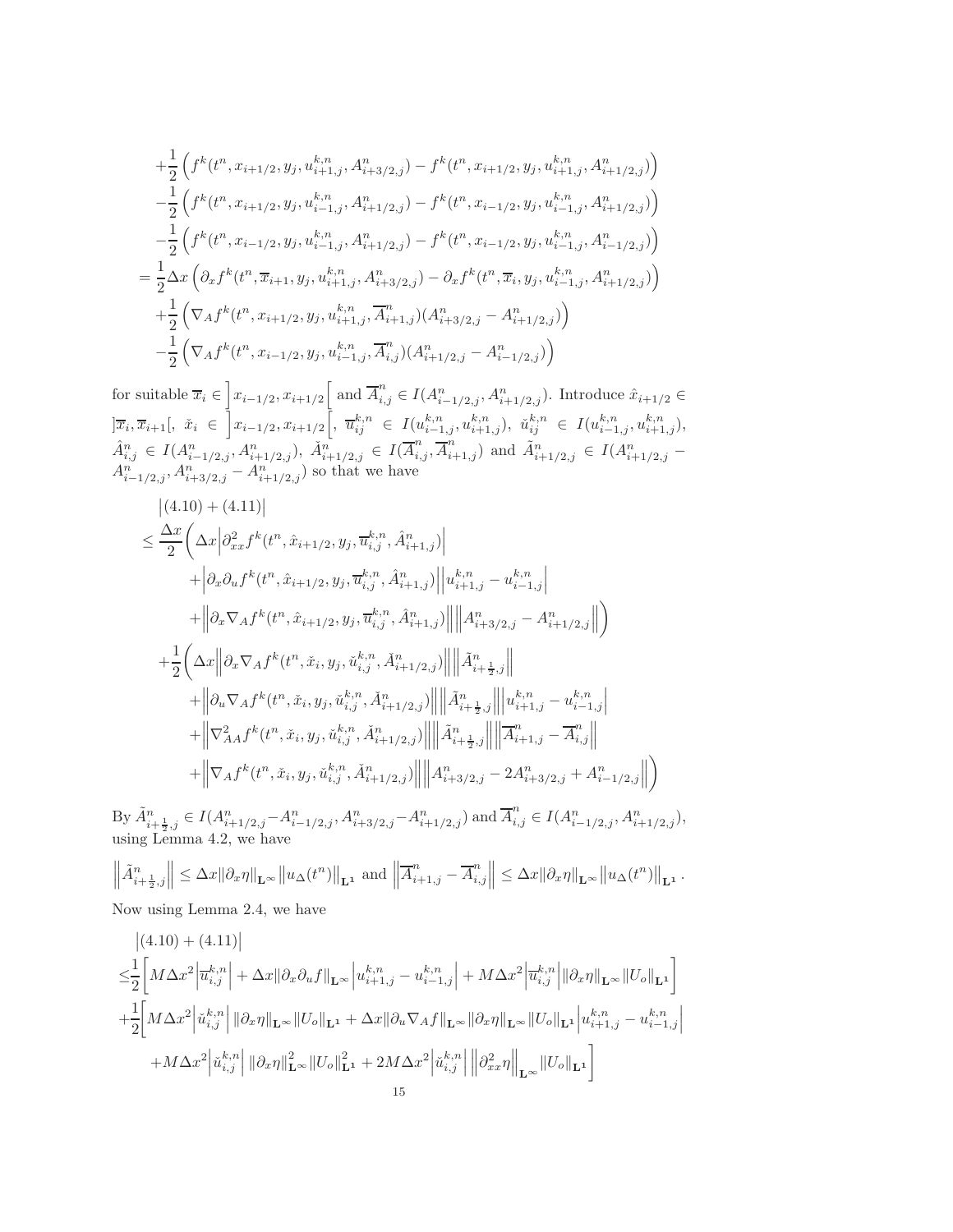$$
= \frac{1}{2} M \Delta x^{2} \left| \overline{u}_{i,j}^{k,n} \right| \left( 1 + ||\partial_{x}\eta||_{\mathbf{L}^{\infty}} ||U_{o}||_{\mathbf{L}^{1}} \right) + \frac{1}{2} M \Delta x^{2} \left| \check{u}_{i,j}^{k,n} \right| \left( ||\partial_{x}\eta||^{2}_{\mathbf{L}^{\infty}} ||U_{o}||^{2}_{\mathbf{L}^{1}} + 2 \left\| \partial_{xx}^{2}\eta \right\|_{\mathbf{L}^{\infty}} ||U_{o}||_{\mathbf{L}^{1}} + ||\partial_{x}\eta||_{\mathbf{L}^{\infty}} ||U_{o}||_{\mathbf{L}^{1}} \right) + \frac{1}{2} \Delta x \left| u_{i+1,j}^{k,n} - u_{i-1,j}^{k,n} \right| \left( ||\partial_{u}\nabla_{A}f||_{\mathbf{L}^{\infty}} ||\partial_{x}\eta||_{\mathbf{L}^{\infty}} ||U_{o}||_{\mathbf{L}^{1}} + ||\partial_{x}\partial_{u}f||_{\mathbf{L}^{\infty}} \right).
$$

Now, let us estimate [\(4.9\)](#page-14-0).

$$
\frac{1}{2}\left(f_{i+3/2,j}^{k,n}(u_{ij}^{k,n})-2f_{i+1/2,j}^{k,n}(u_{ij}^{k,n})+f_{i-1/2,j}^{k,n}(u_{ij}^{k,n})\right)
$$
\n
$$
=\frac{1}{2}\left(f^{k}(t^{n},x_{i+3/2},y_{j},u_{ij}^{k,n},a_{i+3/2,j}^{k,n})-2f^{k}(t^{n},x_{i+1/2},y_{j},u_{ij}^{k,n},a_{i+1/2,j}^{k,n})\right)
$$
\n
$$
+f^{k}(t^{n},x_{i-1/2},y_{j},u_{ij}^{k,n},a_{i-1/2,j}^{k,n})\right)
$$
\n
$$
=\frac{1}{2}\Delta x\left(\partial_{x}f^{k}(t^{n},\check{x}_{i+1},y_{j},u_{ij}^{k,n},\check{A}_{i+1,j}^{n})-\partial_{x}f^{k}(t^{n},\check{x}_{i},y_{j},u_{ij}^{k,n},\check{A}_{ij}^{n})\right)
$$
\n
$$
+\frac{1}{2}\nabla_{A}f^{k}(t^{n},\check{x}_{i+1},y_{j},u_{ij}^{k,n},\check{A}_{i+1,j}^{n})(A_{i+3/2,j}^{n}-A_{i+1/2}^{n})
$$
\n
$$
-\frac{1}{2}\nabla_{A}f^{k}(t^{n},\check{x}_{i},y_{j},u_{ij}^{k,n},\check{A}_{ij}^{n})(A_{i+1/2,j}^{n}-A_{i-1/2}^{n})
$$
\n
$$
=\frac{1}{2}\Delta x\left[\Delta x\partial_{xx}^{2}f^{k}(t^{n},\acute{x}_{i+1/2},y_{j},u_{ij}^{k,n},\acute{A}_{i+1/2,j}^{n})\right]
$$
\n
$$
+\partial_{x}\nabla_{A}f^{k}(t^{n},\acute{x}_{i+1/2},y_{j},u_{ij}^{k,n},\acute{A}_{i+1/2,j}^{n})(\check{A}_{i+1,j}^{n}-\check{A}_{ij}^{n})\right]
$$
\n
$$
+\frac{1}{2}\Delta x\partial_{x}\nabla_{A}f^{k}(t^{n},\grave{x}_{i+1/2},y_{j},u_{ij}^{k,n},\grave{A}_{i+1/2,j}^{n})\hat
$$

for suitable  $\check{x}_i \in \left] x_{i-1/2}, x_{i+1/2} \right[, \ \check{A}_{i,j}^n \in I(A_{i-1/2,j}^n, A_{i+1/2,j}^n), \ \hat{x}_i, \hat{x}_i \in \left] \check{x}_i, \check{x}_{i+1} \right[,$  $\hat{A}_{i,j}^n, \hat{A}_{i,j}^n \in I(\check{A}_{i,j}^n, \check{A}_{i+1,j}^n), \text{ and } \tilde{A}_{i+1/2,j}^n \in I(A_{i+1/2,j}^n - A_{i-1/2}^n, A_{i+3/2,j}^n - A_{i+1/2}^n).$ Passing to the modulus,

$$
\left| (4.9) \right| \leq \frac{1}{2} \Delta x^2 M \left| u_{ij}^{k,n} \right| + \Delta x^2 M \left| u_{ij}^{k,n} \right| ||\partial_x \eta||_{\mathbf{L}^{\infty}} ||U_o||_{\mathbf{L}^1} + \frac{1}{2} \Delta x^2 M \left| u_{ij}^{k,n} \right| \left( ||\partial_x \eta||_{\mathbf{L}^{\infty}} ||U_o||_{\mathbf{L}^1} \right)^2 + \Delta x^2 M \left| u_{ij}^{k,n} \right| \left\| \partial_{xx}^2 \eta \right\|_{\mathbf{L}^{\infty}} ||U_o||_{\mathbf{L}^1}
$$

so that

$$
\sum_{ij} \lambda_x \left| D_{ij}^n \right| \Delta y \le \sum_{ij} \lambda_x \left( \left| (4.9) \right| + \left| (4.10) + (4.11) \right| \right) \Delta y
$$
  

$$
\le \Delta t \left( K + K_1 \sum_{ij} \left| u_{i+1,j}^{k,n} - u_{ij}^{k,n} \right| \Delta y \right)
$$

and, adding up [\(4.8\)](#page-14-1) to the latter expression above

$$
\sum_{ij} \left| u_{i+1,j}^{k,n+1/2} - u_{ij}^{k,n+1/2} \right| \Delta y \le (1 + K_1 \Delta t) \sum_{ij} \left| u_{i+1,j}^{k,n} - u_{ij}^{k,n} \right| \Delta y + K \Delta t. \tag{4.12}
$$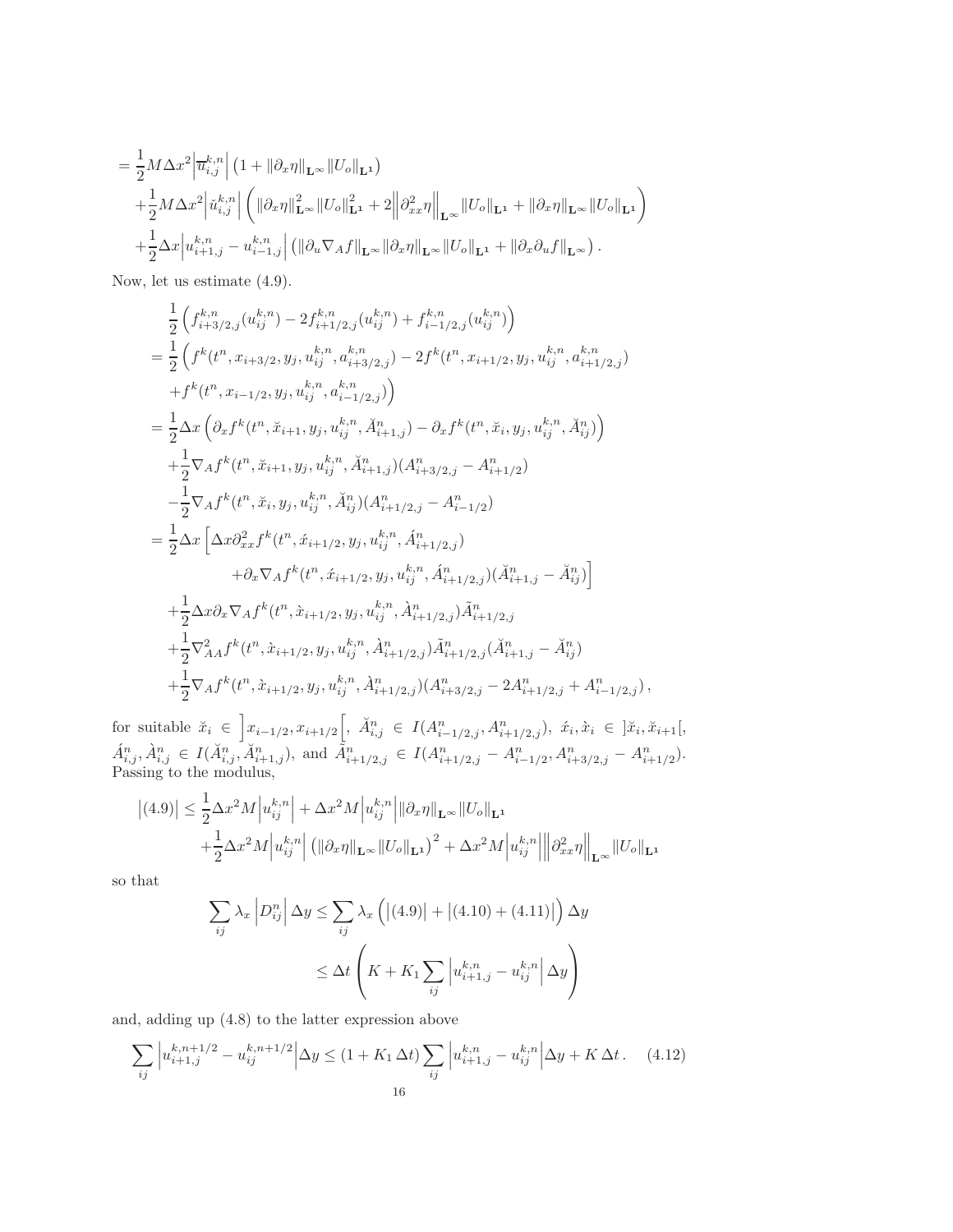where

<span id="page-17-1"></span>
$$
K = M||U_o||_{\mathbf{L}^1} \left[ 1 + 2||U_o||_{\mathbf{L}^1} \left( \|\partial_x \eta\|_{\mathbf{L}^\infty} + \|\partial_{xx}^2 \eta\|_{\mathbf{L}^\infty} \right) + \|\partial_x \eta\|_{\mathbf{L}^\infty}^2 ||U_o||_{\mathbf{L}^1}^2 \right]
$$
  
\n
$$
K_1 = ||\partial_u \nabla_A f||_{\mathbf{L}^\infty} ||\partial_x \eta||_{\mathbf{L}^\infty} ||U_o||_{\mathbf{L}^1} + ||\partial_x \partial_u f||_{\mathbf{L}^\infty}.
$$
\n(4.13)

We now deal with  $\sum_{ij} \left| u_{i,j+1}^{k,n+1/2} - u_{ij}^{k,n+1/2} \right|$  $\int_{i,j}^{k,n+1/2} \left| \Delta x, \text{ setting } u_{i,j+1}^{k,n+1/2} - u_{ij}^{k,n+1/2} \right| = \tilde{C}_{ij}^n +$  $\lambda_x \tilde{D}_{ij}^n$ , where

$$
\begin{split} \tilde{C}^n_{ij} &= \big(u^{k,n}_{i,j+1} - u^{k,n}_{ij}\big) - \lambda_x \left(F^{k,n}_{i+1/2,j}(u^{k,n}_{i,j+1},u^{k,n}_{i+1,j+1}) - F^{k,n}_{i+1/2,j}(u^{k,n}_{i,j},u^{k,n}_{i+1,j})\right) \\ &\quad - \lambda_x \left(F^{k,n}_{i-1/2,j+1}(u^{k,n}_{i-1,j},u^{k,n}_{i,j}) - F^{k,n}_{i-1/2,j+1}(u^{k,n}_{i-1,j+1},u^{k,n}_{i,j+1})\right) \\ \tilde{D}^n_{ij} &= F^{k,n}_{i+1/2,j}(u^{k,n}_{i,j+1},u^{k,n}_{i+1,j+1}) - F^{k,n}_{i+1/2,j+1}(u^{k,n}_{i,j+1},u^{k,n}_{i+1,j+1}) \\ &\quad + F^{k,n}_{i-1/2,j+1}(u^{k,n}_{i-1,j},u^{k,n}_{ij}) - F^{k,n}_{i-1/2,j}(u^{k,n}_{i-1,j},u^{k,n}_{ij}). \end{split}
$$

Following the above treatment of  $C_{ij}^n$ , we obtain:

$$
\tilde{C}_{ij}^{n} = (u_{i,j+1}^{k,n} - u_{ij}^{k,n}) \left( 1 - \lambda_x \frac{F_{i+1/2,j}^{k,n} (u_{ij}^{k,n}, u_{i+1,j}^{k,n}) - F_{i+1/2,j}^{k,n} (u_{i,j+1}^{k,n}, u_{i+1,j}^{k,n})}{u_{i,j+1}^n - u_{ij}^n} \right) \n+ (u_{i,j+1}^{k,n} - u_{ij}^{k,n}) \left( \lambda_x \frac{F_{i-1/2,j+1}^{k,n} (u_{i-1,j}^{k,n}, u_{i+1,j+1}^{k,n}) - F_{i-1/2,j+1}^{k,n} (u_{i-1,j}^{k,n}, u_{ij}^{k,n})}{u_{i,j+1}^{k,n} - u_{ij}^{k,n}} \right) \n+ (u_{i-1,j+1}^{k,n} - u_{i-1,j}^{k,n}) \left[ \lambda_x \frac{F_{i-1/2,j+1}^{k,n} (u_{i-1,j+1}^{k,n}, u_{i,j+1}^{k,n}) - F_{i-1/2,j+1}^{k,n} (u_{i-1,j}^{k,n}, u_{i,j+1}^{k,n})}{u_{i-1,j+1}^{k,n} - u_{i-1,j}^{k,n}} \right] \n+ (u_{i+1,j+1}^{k,n} - u_{i+1,j}^{k,n}) \left( -\lambda_x \frac{F_{i+1/2,j}^{k,n} (u_{i,j+1}^{k,n}, u_{i+1,j}^{k,n}) - F_{i+1/2,j}^{k,n} (u_{i,j+1}^{k,n}, u_{i+1,j+1}^{k,n})}{u_{i+1,j+1}^{k,n} - u_{i+1,j}^{k,n}} \right) \n= (u_{i,j+1}^{k,n} - u_{ij}^{k,n}) (1 - \bar{a}_{ij}^{k,n} - \bar{b}_{ij}^{k,n}) + (u_{i-1,j+1}^{k,n} - u_{i-1,j}^{k,n}) \bar{b}_{ij}^{k,n} + (u_{i+1,j+1}^{k,n} - u_{i+1,j}^{k,n}) \bar{a}_{ij}^{k,n}
$$

where

$$
\bar{a}_{ij}^{k,n} = \lambda_x \frac{F_{i+1/2,j}^{k,n}(u_{ij}^{k,n}, u_{i+1,j}^{k,n}) - F_{i+1/2,j}^{k,n}(u_{i,j+1}^{k,n}, u_{i+1,j}^{k,n})}{u_{i,j+1}^n - u_{ij}^n}
$$
  

$$
\bar{b}_{ij}^{k,n} = -\lambda_x \frac{F_{i-1/2,j+1}^{k,n}(u_{i-1,j}^{k,n}, u_{i+1,j+1}^{k,n}) - F_{i-1/2,j+1}^{k,n}(u_{i-1,j}^{k,n}, u_{ij}^{k,n})}{u_{i,j+1}^{k,n} - u_{ij}^{k,n}}.
$$

As in the estimate above for  $C_{ij}^n$ , condition [\(2.6\)](#page-4-0) ensures that  $\bar{a}_{ij}^{k,n}, \bar{b}_{ij}^{k,n} \in [0,1/3]$  and

$$
\sum_{ij} \tilde{C}_{ij}^n \le \sum_{ij} \left| u_{i,j+1}^{k,n} - u_{ij}^{k,n} \right| \tag{4.14}
$$

by convexity. Passing to  $\tilde{D}_{ij}^n$ , we have:

<span id="page-17-0"></span>
$$
\tilde{D}_{ij}^n = F_{i+1/2,j}^{k,n}(u_{i,j+1}^{k,n}, u_{i+1,j+1}^{k,n}) - F_{i+1/2,j+1}^{k,n}(u_{i,j+1}^{k,n}, u_{i+1,j+1}^{k,n})
$$
\n
$$
17
$$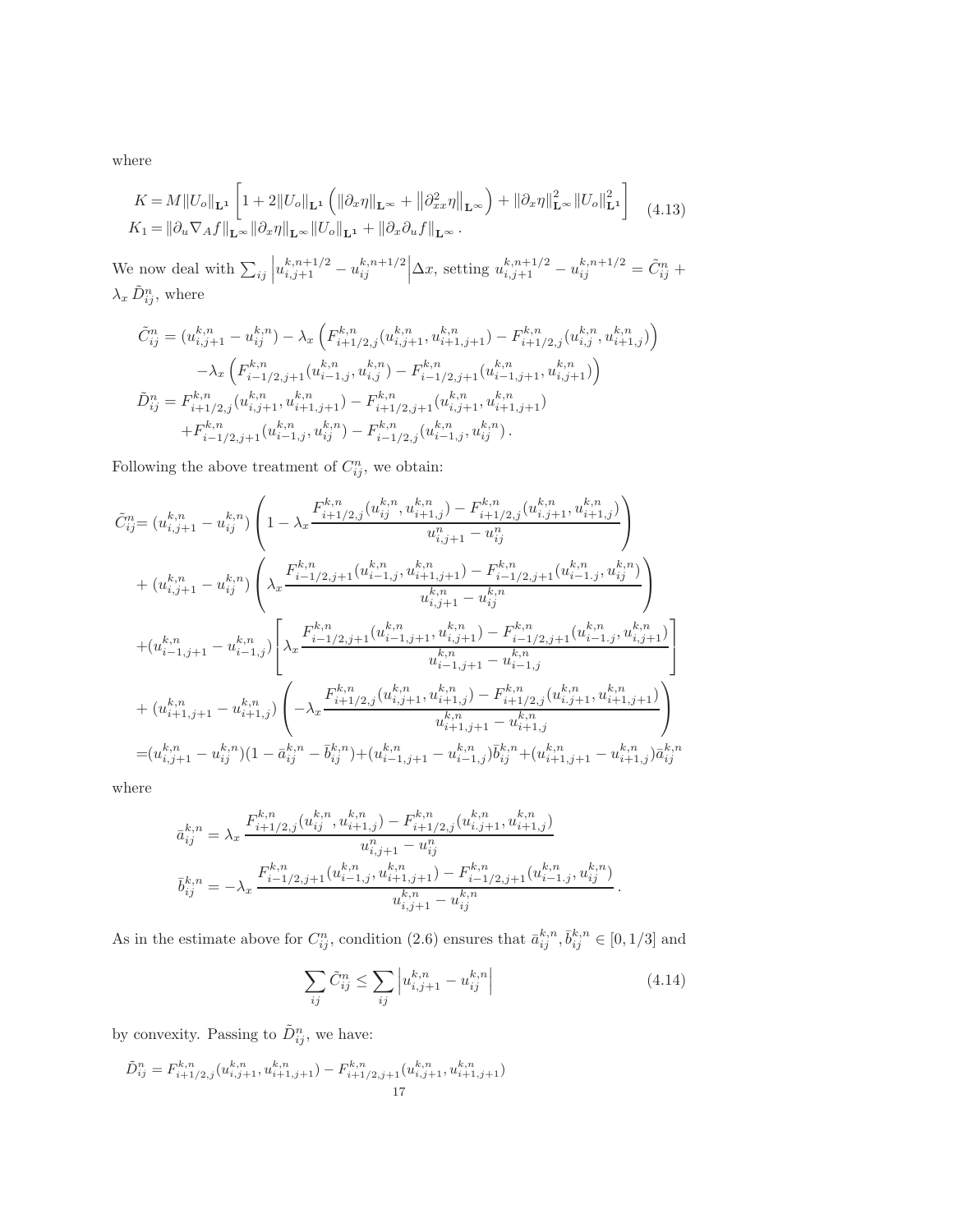$$
+F_{i-1/2,j+1}^{k,n}(u_{i-1,j}^{k,n},u_{ij}^{k,n})-F_{i-1/2,j}^{k,n}(u_{i-1,j}^{k,n},u_{ij}^{k,n})
$$
\n
$$
=\frac{1}{2}(f_{i+1/2,j}^{k,n}(u_{i,j+1}^{k,n})-f_{i+1/2,j+1}^{k,n}(u_{i,j+1}^{k,n})+f_{i+1/2,j}^{k,n}(u_{i+1,j+1}^{k,n})-f_{i+1/2,j+1}^{k,n}(u_{i+1,j+1}^{k,n})
$$
\n
$$
-f_{i-1/2,j}^{k,n}(u_{i-1,j}^{k,n})+f_{i-1/2,j+1}^{k,n}(u_{i-1,j}^{k,n})-f_{i-1/2,j}^{k,n}(u_{i,j}^{k,n})+f_{i-1/2,j+1}^{k,n}(u_{i,j}^{k,n}))
$$
\n
$$
=\frac{1}{2}\Big[f_{i+1/2,j}^{k,n}(u_{i,j+1}^{k,n})-f_{i-1/2,j}^{k,n}(u_{i-1,j}^{k,n})-[f_{i+1/2,j+1}^{k,n}(u_{i,j+1}^{k,n})-f_{i-1/2,j+1}^{k,n}(u_{i-1,j}^{k,n})](4.15)
$$
\n
$$
+f_{i+1/2,j}^{k,n}(u_{i+1,j+1}^{k,n})-f_{i-1/2,j}^{k,n}(u_{i,j}^{k,n})-f_{i+1/2,j+1}^{k,n}(u_{i+1,j+1}^{k,n})+f_{i-1/2,j+1}^{k,n}(u_{i,j}^{k,n})\Big](4.16)
$$

We first estimate [\(4.15\)](#page-17-0) using Lagrange's mean value theorem.

$$
\begin{split} &\left(4.15\right)\\ =&\ \frac{1}{2}\left( f^{k}(t^{n},x_{i+1/2},y_{j},u_{i,j+1}^{k,n},A_{i+1/2,j}^{n})-f^{k}(t^{n},x_{i-1/2},y_{j},u_{i-1,j}^{k,n},A_{i-1/2,j}^{n})\right)\\ &-\frac{1}{2}\left[ f^{k}(t^{n},x_{i+1/2},y_{j+1},u_{i,j+1}^{k,n},A_{i+1/2,j+1}^{n})-f^{k}(t^{n},x_{i-1/2},y_{j+1},u_{i-1,j}^{k,n},A_{i-1/2,j+1}^{n})\right]\\ =&\frac{\Delta y}{2}\left( \partial_{y}f^{k}(t^{n},x_{i-1/2},\overline{y}_{j+1/2},u_{i-1,j}^{k,n},\overline{A}_{i-1/2,j+1/2}^{n})\right)\\ &\quad\quad-\partial_{y}f^{k}(t^{n},x_{i+1/2},\overline{y}_{j+1/2},u_{i,j+1}^{k,n},\overline{A}_{i+1/2,j+1/2}^{n})\right)\\ &+\frac{1}{2}\nabla_{A}f^{k}(t^{n},x_{i+1/2},\overline{y}_{j+1/2},u_{i,j+1}^{k,n},\overline{A}_{i+1/2,j+1/2}^{n})(A_{i+1/2,j}^{n}-A_{i+1/2,j+1}^{n})\\ &-\frac{1}{2}\nabla_{A}f^{k}(t^{n},x_{i-1/2},\overline{y}_{j+1/2},u_{i-1,j}^{k,n},\overline{A}_{i-1/2,j+1/2}^{n})(A_{i-1/2,j}^{n}-A_{i-1/2,j+1}^{n}) \end{split}
$$

for suitable  $\overline{y}_{j+1/2} \in [y_j, y_{j+1}]$  and  $\overline{A}_{i-1/2,j+1/2}^n \in I(A_{i-1/2,j}^n, A_{i-1/2,j+1}^n)$ . Introducing suitable  $\tilde{x}_i, \tilde{x}_i \in \left] x_{i-1/2}, x_{i+1/2} \right[; \frac{\overline{u}_{i-1}^{k,n}}{\overline{u}_{i-1}^{k,n}}$  $_{i-1/2,j+1/2}^{k,n}, \check{u}_{i-1}^{k,n}$  $k, n \n i-1/2, j+1/2 \in I(u_{i-1,j}^{k,n}, u_{i+1,j+1}^{k,n});$  $\hat{A}_{i,j+1/2}^n, \check{A}_{i,j+1/2}^n \in \overline{I}(\overline{A}_{i}^n)$  $\sum_{i=1/2,j+1/2}^{n}$ ,  $\overline{A}_{i}^{n}$  $\tilde{A}_{i+1/2,j+1/2}^n$  and  $\tilde{A}_{ij}^n \in I(A_{i-1/2,j}^n - A_{i-1/2,j+1}^n,$  $A_{i+1/2,j}^n - \tilde{A}_{i+1/2,j+1}^n$ , we have

$$
\begin{split} &\|\langle 4.15\rangle\|\\ &\leq \frac{\Delta y}{2}\bigg(\Delta x \Big|\partial^2_{xy}f^k(t^n,\tilde{x}_i,\overline{y}_{j+1/2},\overline{u}^{k,n}_{i-1/2,j+1/2},\hat{A}^n_{i,j+1/2})\bigg|\\ &+\Big|\partial_y\partial_u f^k(t^n,\tilde{x}_i,\overline{y}_{j+1/2},\overline{u}^{k,n}_{i-1/2,j+1/2},\hat{A}^n_{i,j+1/2})\Big|\Big|u^{k,n}_{i,j+1}-u^{k,n}_{i-1,j}\Big|\\ &+\Big\|\partial_y\nabla_A f^k(t^n,\tilde{x}_i,\overline{y}_{j+1/2},\overline{u}^{k,n}_{i-1/2,j+1/2},\hat{A}^n_{i,j+1/2})\Big|\Big|\Big|\overline{A}^n_{i+1/2,j+1/2}-\overline{A}^n_{i-1/2,j+1/2}\Big|\Big|\Big)\\ &+\frac{1}{2}\bigg(\Delta x \Big\|\partial_x\nabla_A f^k(t^n,\check{x}_i,\overline{y}_{j+1/2},\check{u}^{k,n}_{i-1/2,j+1/2},\check{A}^n_{i,j+1/2})\Big|\Big|\Big|\widetilde{A}^n_{ij}\Big\|\\ &+\Big\|\partial_u\nabla_A f^k(t^n,\check{x}_i,\overline{y}_{j+1/2},\check{u}^{k,n}_{i-1/2,j+1/2},\check{A}^n_{i,j+1/2})\Big|\Big|\Big|\tilde{A}^n_{ij}\Big|\Big|u^{k,n}_{i,j+1}-u^{k,n}_{i-1,j}\Big|\\ &+\Big\|\nabla^2_{AA} f^k(t^n,\check{x}_i,\overline{y}_{j+1/2},\check{u}^{k,n}_{i-1/2,j+1/2},\check{A}^n_{i,j+1/2})\Big|\Big|\Big|\tilde{A}^n_{ij}\Big|\Big|\Big|\overline{A}^n_{i+1/2,j+1/2}-\overline{A}^n_{i-1/2,j+1/2}\Big|\Big|\\ &+\Big\|\nabla_A f^k(t^n,\check{x}_i,\overline{y}_{j+1/2},\check{u}^{k,n}_{i-1/2,j+1/2},\check{A}^n_{i,j+1/2})\Big|\Big|\\ &\times\Big\|A^n
$$

We now use Lemma [4.2](#page-10-5) since it holds that  $\tilde{A}_{ij}^n \in I(A_{i-1/2,j}^n - A_{i-1/2,j+1}^n, A_{i+1/2,j}^n - A_{i-1/2,j+1}^n)$ 18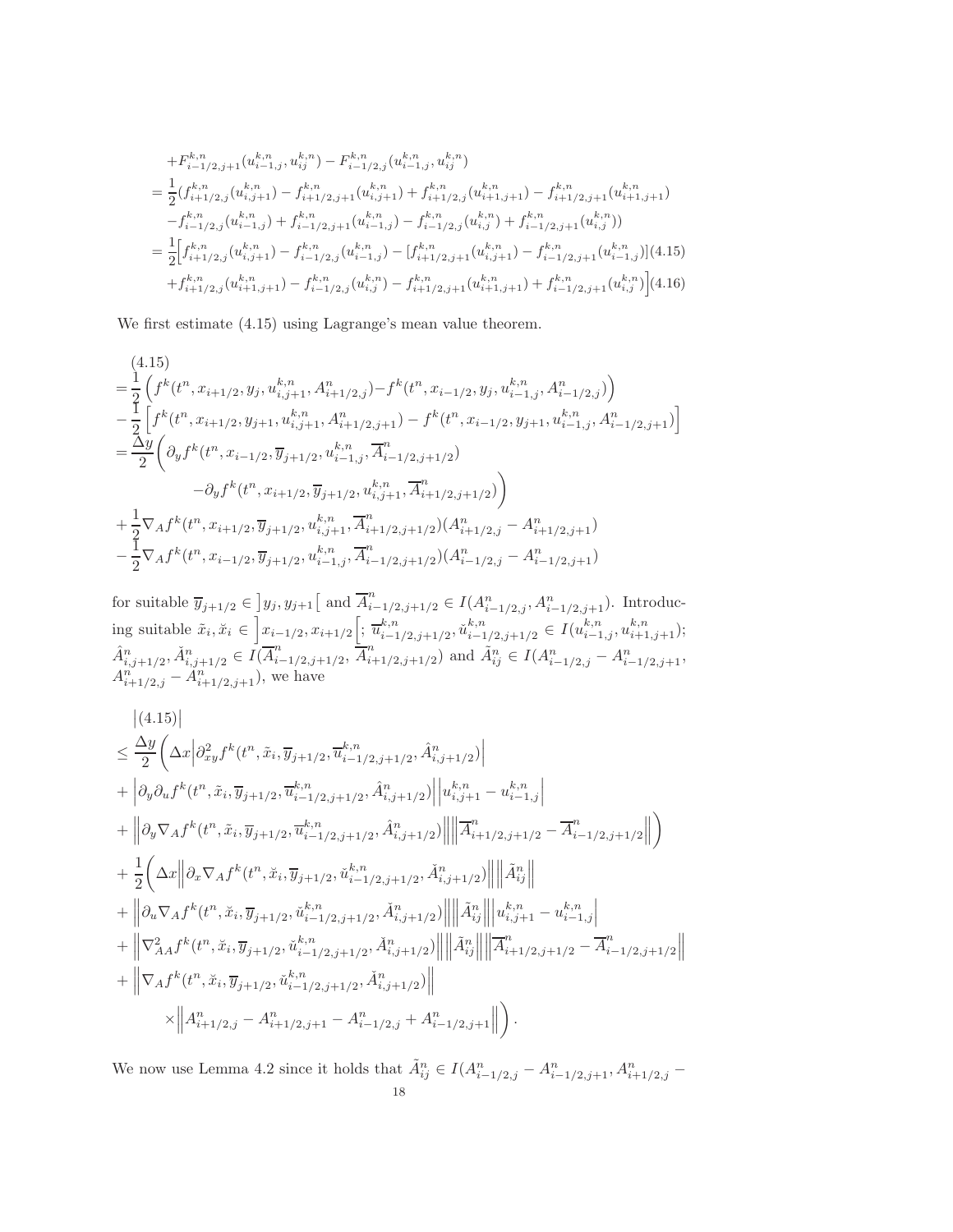$A_{i+1/2,j+1}^n$ ) and  $\overline{A}_{i-1/2,j+1/2}^n \in I(A_{i-1/2,j}^n, A_{i-1/2,j+1}^n)$ , which implies that

$$
\left\| \tilde{A}_{ij}^n \right\| \leq \Delta y \left\| \partial_y \eta \right\|_{\mathbf{L}^\infty} \left\| u_\Delta(t^n) \right\|_{\mathbf{L}^1},
$$
  

$$
\left\| \overline{A}_{i+1/2,j+1/2}^n - \overline{A}_{i-1/2,j+1/2}^n \right\| \leq \Delta x \left\| \partial_x \eta \right\|_{\mathbf{L}^\infty} \left\| u_\Delta(t^n) \right\|_{\mathbf{L}^1},
$$
  

$$
\left\| A_{i+1/2,j}^n - A_{i+1/2,j+1}^n - A_{i-1/2,j}^n + A_{i-1/2,j+1}^n \right\| \leq \Delta x \, \Delta y \left\| \partial_{xy}^2 \eta \right\|_{\mathbf{L}^\infty} \left\| u_\Delta(t^n) \right\|_{\mathbf{L}^1}.
$$

Therefore

$$
2|(4.15)| \leq M\Delta x \Delta y \left| \overline{u}_{i-1/2,j+1/2}^{k,n} \right| + \Delta y \left\| \partial_y \partial_u f^k \right\|_{\mathbf{L}^{\infty}} \left| u_{i,j+1}^{k,n} - u_{i-1,j}^{k,n} \right| + M\Delta x \Delta y \left| \overline{u}_{i-1/2,j+1/2}^{k,n} \right| \left\| \partial_x \eta \right\|_{\mathbf{L}^{\infty}} \|U_o\|_{\mathbf{L}^1} + M\Delta x \Delta y \left| \overline{u}_{i-1/2,j+1/2}^{k,n} \right| \left\| \partial_x \eta \right\|_{\mathbf{L}^{\infty}} \|U_o\|_{\mathbf{L}^1} + \Delta y \|\partial_u \nabla_A f\|_{\mathbf{L}^{\infty}} \left\| \partial_y \eta \right\|_{\mathbf{L}^{\infty}} \|U_o\|_{\mathbf{L}^1} \left| u_{i,j+1}^{k,n} - u_{i-1,j}^{k,n} \right| + M\Delta x \Delta y \left| \overline{u}_{i-1/2,j+1/2}^{k,n} \right| \left\| \partial_x \eta \right\|_{\mathbf{L}^{\infty}} \| \partial_y \eta \right\|_{\mathbf{L}^{\infty}} \|U_o\|_{\mathbf{L}^1} + M\Delta x \Delta y \left| \overline{u}_{i-1/2,j+1/2}^{k,n} \right| \left\| \partial_x^2 y \eta \right\|_{\mathbf{L}^{\infty}} \|U_o\|_{\mathbf{L}^1} = M\Delta x \Delta y \left| \overline{u}_{i-1/2,j+1/2}^{k,n} \right| \left( 1 + \|\partial_x \eta\|_{\mathbf{L}^{\infty}} \|U_o\|_{\mathbf{L}^1} \right) + M\Delta x \Delta y \left| \overline{u}_{i-1/2,j+1/2}^{k,n} \right| \left( 1 + \|\partial_x \eta\|_{\mathbf{L}^{\infty}} \|U_o\|_{\mathbf{L}^1} \right) + M\Delta x \Delta y \left| \overline{u}_{i-1/2,j+1/2}^{k,n} \right| \times \left( \|\partial_x \eta\|_{\mathbf{L}
$$

which implies that

$$
\sum_{ij} |(4.15)| \le K_2 + K_3 \Delta y \sum_{ij} \left| u_{i,j+1}^{k,n} - u_{i-1,j}^{k,n} \right|,
$$

<span id="page-19-0"></span>where

$$
K_2 = \frac{M}{2} ||U_o||_{\mathbf{L}^1} \left[ 1 + ||\partial_x \eta||_{\mathbf{L}^\infty} ||U_o||_{\mathbf{L}^1} \left( 2 + ||\partial_y \eta||_{\mathbf{L}^\infty} ||U_o||_{\mathbf{L}^1} \right) + \left||\partial_{xy}^2 \eta||_{\mathbf{L}^\infty} ||U_o||_{\mathbf{L}^1} \right] K_3 = \frac{1}{2} \left( ||\partial_u \nabla_A f||_{\mathbf{L}^\infty} ||\partial_y \eta||_{\mathbf{L}^\infty} ||U_o||_{\mathbf{L}^1} + ||\partial_y \partial_u f||_{\mathbf{L}^\infty} \right).
$$
\n(4.17)

Similarly,

$$
\sum_{ij} |(4.16)| \le K_2 + K_3 \Delta y \sum_{ij} \left| u_{i+1,j+1}^{k,n} - u_{ij}^{k,n} \right|.
$$

Therefore

$$
\sum_{ij} \lambda_x \left| \tilde{D}_{ij}^n \right| \Delta x \le \sum_{ij} \lambda_x \left( \left| (4.15) \right| + \left| (4.16) \right| \right) \Delta x
$$
  

$$
\le 2K_2 \Delta t + K_3 r \Delta t \sum_{ij} \left( \left| u_{i+1,j}^{k,n} - u_{ij}^{k,n} \right| \Delta y + \left| u_{i,j+1}^{k,n} - u_{ij}^{k,n} \right| \Delta x \right)
$$

<span id="page-19-1"></span>where

$$
r = \max\left\{\frac{\Delta x}{\Delta y}, \frac{\Delta y}{\Delta x}\right\}.
$$
\n(4.18)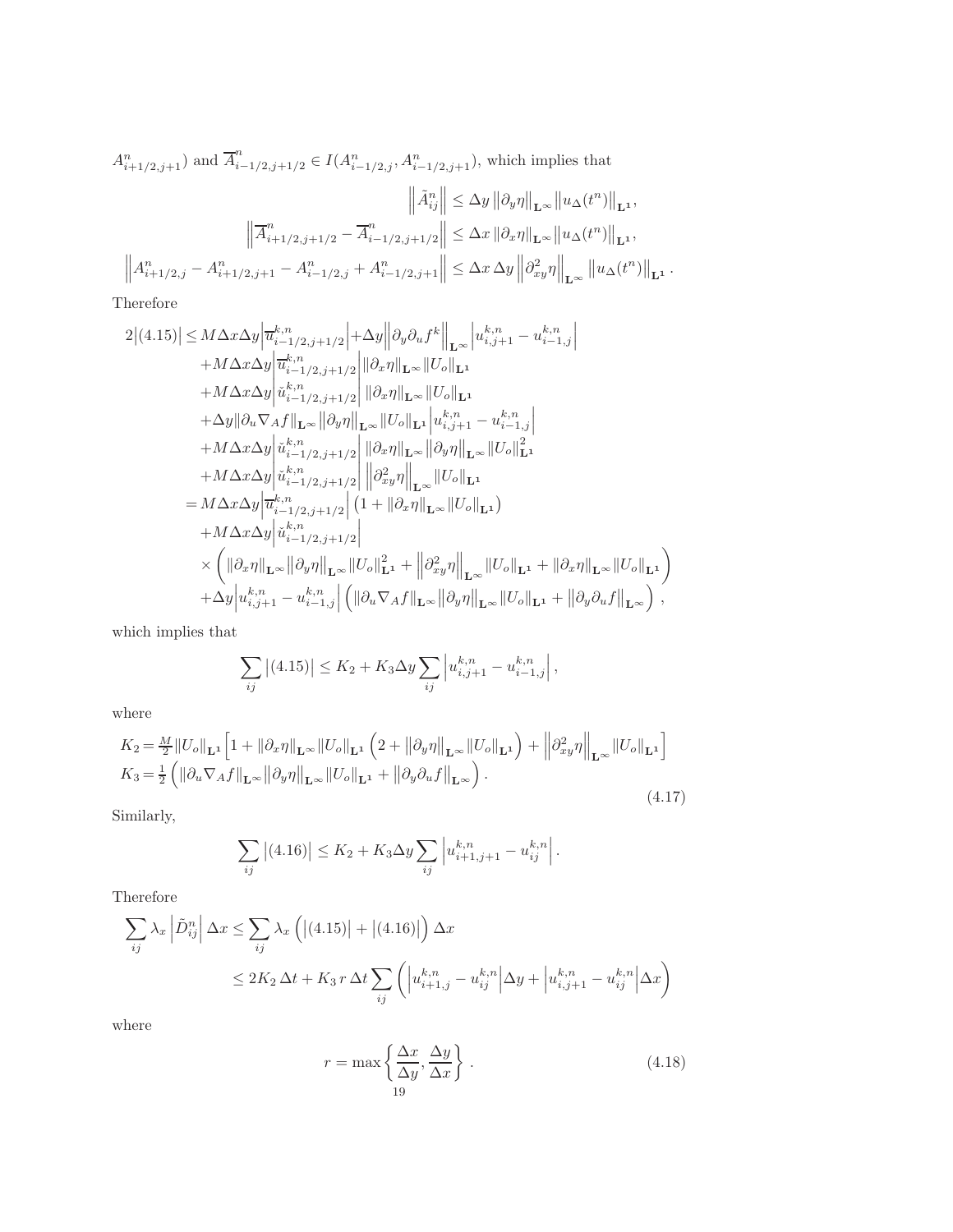Collecting the various terms above, we get

$$
\sum_{ij} \left| u_{i,j+1}^{k,n+1/2} - u_{ij}^{k,n+1/2} \right| \Delta x \le (1 + K_3 r \Delta t) \sum_{ij} \left| u_{i,j+1}^{k,n} - u_{ij}^{k,n} \right| \Delta x + K_3 r \Delta t \sum_{ij} \left| u_{i+1,j}^{k,n} - u_{ij}^{k,n} \right| \Delta y + K_2 \Delta t,
$$

and, finally,

$$
\sum_{ij} \left( \left| u_{i+1,j}^{k,n+1/2} - u_{ij}^{k,n+1/2} \right| \Delta y + \left| u_{i,j+1}^{k,n+1/2} - u_{ij}^{k,n+1/2} \right| \Delta x \right)
$$
  

$$
\leq (1 + \mathcal{K}_1 \Delta t) \sum_{ij} \left( \left| u_{i+1,j}^{k,n} - u_{ij}^{k,n} \right| \Delta y + \left| u_{i,j+1}^{k,n} - u_{ij}^{k,n} \right| \Delta x \right) + \mathcal{K}_2 \Delta t,
$$

where, using the definitions  $(4.13)$ ,  $(4.17)$  and  $(4.18)$ ,

<span id="page-20-0"></span>
$$
K_1 = K_1 + K_3 r
$$
 and  $K_2 = \frac{K + K_2}{K_1 + K_3 r}$ . (4.19)

Entirely analogous estimates lead to

$$
\sum_{ij} \left( \left| u_{i+1,j}^{k,n+1} - u_{ij}^{k,n+1} \right| \Delta y + \left| u_{i,j+1}^{k,n+1} - u_{ij}^{k,n+1} \right| \Delta x \right)
$$
  

$$
\leq (1 + \mathcal{K}_1 \Delta t) \sum_{ij} \left( \left| u_{i+1,j}^{k,n+1/2} - u_{ij}^{k,n+1/2} \right| \Delta y + \left| u_{i,j+1}^{k,n+1/2} - u_{ij}^{k,n+1/2} \right| \Delta x \right) + \mathcal{K}_1 \mathcal{K}_2 \Delta t,
$$

so that, recursively,

$$
\sum_{ij} \left( \left| u_{i+1,j}^{k,n} - u_{ij}^{k,n} \right| \Delta y + \left| u_{i,j+1}^{k,n} - u_{ij}^{k,n} \right| \Delta x \right)
$$
\n
$$
\leq e^{2\mathcal{K}_1 t^n} \sum_{ij} \left( \left| u_{i+1,j}^{k,0} - u_{ij}^{k,0} \right| \Delta y + \left| u_{i,j+1}^{k,0} - u_{ij}^{k,0} \right| \Delta x \right) + \mathcal{K}_2 \left( e^{2\mathcal{K}_1 t^n} - 1 \right)
$$

completing the proof of the lemma.  $\hfill \square$ 

Proof of Lemma [2.8.](#page-6-2) Following [\[3,](#page-22-9) Lemma 2.7] and [\[14,](#page-22-18) Section 3], we have

<span id="page-20-1"></span>
$$
\sum_{ij} \left| u_{ij}^{k,n+1/2} - u_{ij}^{k,n} \right| \Delta x \, \Delta y
$$
\n
$$
\leq \frac{\Delta t}{2} \, \Delta y \sum_{ij} \left| f^k(t^n, x_{i+1/2}, y_j, u_{ij}^{k,n}, A_{i+1/2,j}^n) - f^k(t^n, x_{i-1/2}, y_j, u_{i-1,j}^{k,n}, A_{i-1/2,j}^n) \right| (4.20)
$$
\n
$$
+ \frac{\Delta t}{2} \Delta y \sum_{ij} \left| f^k(t^n, x_{i+1/2}, y_j, u_{i+1,j}^{k,n}, A_{i+1/2,j}^n) - f^k(t^n, x_{i-1/2}, y_j, u_{ij}^{k,n}, A_{i-1/2,j}^n) \right| (4.21)
$$
\n
$$
+ \alpha \sum_{ij} \Delta x \, \Delta y \left| u_{i+1,j}^{k,n} - u_{ij}^{k,n} \right|.
$$

Consider [\(4.20\)](#page-20-1), since [\(4.21\)](#page-20-1) can be treated in the same way. Using Lemma [4.2](#page-10-5)

$$
(4.20) = \frac{\Delta t}{2} \Delta y \sum_{ij} \left| f^k(t^n, x_{i+1/2}, y_j, u_{ij}^{k,n}, A_{i+1/2,j}^n) - f^k(t^n, x_{i-1/2}, y_j, u_{i-1,j}^{k,n}, A_{i-1/2,j}^n) \right|
$$
  
20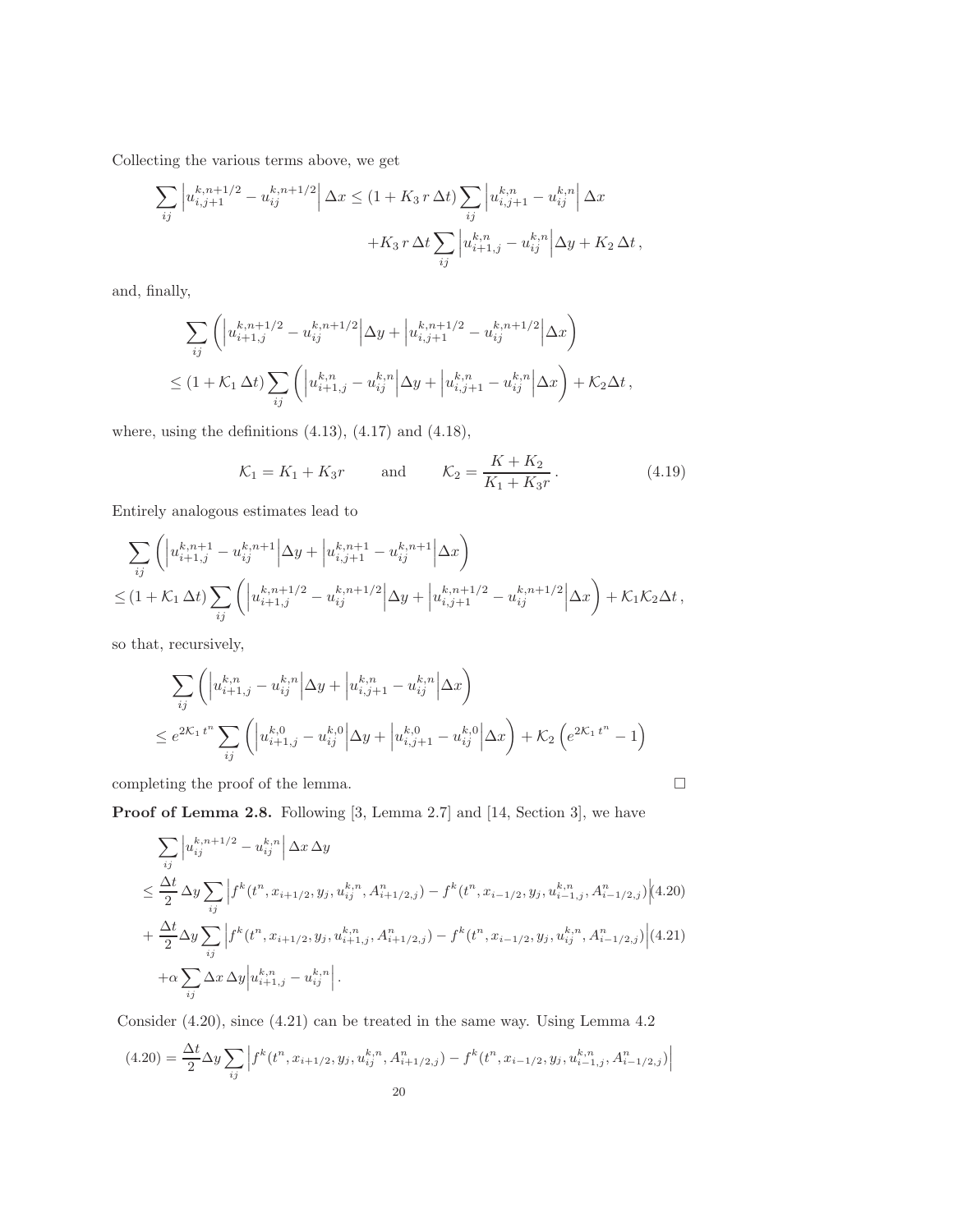$$
\leq \frac{\Delta t}{2} \Delta y \sum_{ij} \left[ \left| \partial_x f^k(t^n, \bar{x}_i, y_j, \bar{u}_{i-1/2,j}^{k,n}, \bar{A}_{ij}^n) \right| \Delta x + \left| \partial_u f^k(t^n, \bar{x}_i, y_j, \bar{u}_{i-1/2,j}^{k,n}, \bar{A}_{ij}^n) \right| \left| u_{ij}^{k,n} - u_{i-1,j}^{k,n} \right| + \left\| \nabla_A f(t^n, \bar{x}_i, y_j, \bar{u}_{i-1/2,j}^{k,n}, \bar{A}_{ij}^n) \right| \left\| A_{i+1/2,j}^n - A_{i-1/2,j}^n \right\| \right] \n\leq \frac{\Delta t}{2} \Delta y \sum_{ij} \left[ M \Delta x \left| \bar{u}_{i-1/2,j}^{k,n} \right| \left( 1 + \left\| \partial_x \eta \right\|_{\mathbf{L}^\infty} \left\| U_o \right\|_{\mathbf{L}^1} \right) + \left\| \partial_u f \right\|_{\mathbf{L}^\infty} \left| u_{ij}^{k,n} - u_{i-1,j}^{k,n} \right| \right] \n\leq M \frac{\Delta t}{2} \left\| U_o \right\|_{\mathbf{L}^1} \left( 1 + \left\| \partial_x \eta \right\|_{\mathbf{L}^\infty} \left\| U_o \right\|_{\mathbf{L}^1} \right) + \frac{\Delta t}{2} \left\| \partial_u f \right\|_{\mathbf{L}^\infty} \sum_{ij} \Delta y \left| u_{i+1,j}^{k,n} - u_{ij}^{k,n} \right|,
$$

so that

$$
\sum_{ij} \left| u_{ij}^{k,n+1/2} - u_{ij}^{k,n} \right| \Delta x \, \Delta y \le M \, \Delta t \, \|U_o\|_{\mathbf{L}^1} \left( 1 + \|\partial_x \eta\|_{\mathbf{L}^\infty} \|U_o\|_{\mathbf{L}^1} \right)
$$

$$
+ \Delta t \left( \|\partial_u f\|_{\mathbf{L}^\infty} + \frac{\alpha}{\lambda_x} \right) \sum_{ij} \Delta y \left| u_{i+1,j}^{k,n} - u_{ij}^{k,n} \right|,
$$

which, together with the analogous estimate for  $\sum_{ij} \left| u_{ij}^{n+1} - u_{ij}^{k,n+1/2} \right| \Delta x \Delta y$  completes the proof of the Lemma with

<span id="page-21-0"></span>
$$
C = \sqrt{n} M ||U_o||_{\mathbf{L}^1} \left( 2 + \left( ||\partial_x \eta||_{\mathbf{L}^{\infty}} + ||\partial_y \vartheta||_{\mathbf{L}^{\infty}} \right) ||U_o||_{\mathbf{L}^1} \right)
$$
(4.22)  
+ $\sqrt{n} \left( ||\partial_x f||_{\mathbf{L}^{\infty}} + \frac{\alpha}{2} + ||\partial_x g||_{\mathbf{L}^{\infty}} + \frac{\beta}{2} \right) \left( e^{\mathcal{K}_1 t^n} \operatorname{TV}(U_x) + \mathcal{K}_2 \left( e^{\mathcal{K}_1 t^n} - 1 \right) \right)$ 

$$
+\sqrt{n}\left(\left\|\partial_{u}f\right\|_{\mathbf{L}^{\infty}}+\frac{\alpha}{\lambda_{x}}+\left\|\partial_{u}g\right\|_{\mathbf{L}^{\infty}}+\frac{\beta}{\lambda_{y}}\right)\left(e^{\mathcal{K}_{1}t^{n}}\operatorname{TV}(U_{o})+\mathcal{K}_{2}\left(e^{\mathcal{K}_{1}t^{n}}-1\right)\right).
$$

Proof of Theorem [2.2.](#page-4-2) The strong BV estimate proved in Lemma [2.6](#page-5-4) allows to use classical tools. Indeed, for instance, all properties 1. to 6. in [\[20,](#page-22-19) Section 3] hold. More precisely, 1. follows from Lemma [2.4,](#page-5-0) 2. follows from Lemma [2.6](#page-5-4) through [\[20,](#page-22-19) Lemma 3.3], 3. follows from Lemma [2.8,](#page-6-2) 4. follows from Lemma [2.5,](#page-5-2) 5. follows from 6., and 6. follows from Lemma [2.7.](#page-6-3) Hence, for any sequence  $(\Delta t)_{\nu}$ ,  $(\Delta x)_{\nu}$ ,  $(\Delta y)_{\nu}$  tending to 0 and satisfying for any  $\nu$  the CFL condition [\(2.6\)](#page-4-0), an application of [\[20,](#page-22-19) Proposition 3.1] ensures the convergence (up to a subsequence) of the approximate solutions  $u_{\Delta_{\nu}}^{k}$  to a solution  $U^{k}$  of  $(2.2)$ , for  $k = 1, ..., N$ .

By  $(2.4)$ – $(2.5)$ , the terms A and B converge to the respective convolutions integrals, ensuring that  $U^k$  solves  $(1.1)$  in the sense of Definition [2.1.](#page-3-0)

Finally, the uniformity of the bounds proved in the Lemmas allows to pass each of these bounds to the solution, completing the proof.  $\Box$ 

**Proof of Lemma [3.1.](#page-7-3)** It is sufficient to verify that  $(H0)$ ,  $(H1)$ ,  $(H2)$  and  $(H3)$ hold. The latter condition is immediate. Clearly,  $f$  and  $g$  as defined in  $(3.2)$  are both of class  $\mathbb{C}^2$  in all their arguments.

Let now  $p \in \mathbb{C}_{\text{c}}^3(\mathbb{R}; \mathbb{R})$  be such that  $p(U) = U(1-U)$  for all  $U \in [0,1]$  and  $q \in \mathbf{C}^3_{\mathbf{c}}(\mathbb{R}; \mathbb{R})$  be such that  $q(A) = 1 - A$  for all  $A \in [0, 1]$ . Define

$$
\hat{f}(t, x, y, U, A) = p(U) q(A) v^{1}(x, y)
$$
 and  $\hat{g}(t, x, y, U, B) = p(U) q(B) v^{2}(x, y)$ .

Clearly, by the above choices and by [\(3.3\)](#page-7-2),  $\hat{f}$  and  $\hat{g}$  both are of class  $\mathbb{C}^2 \cap \mathbb{W}^{3,\infty}$ .